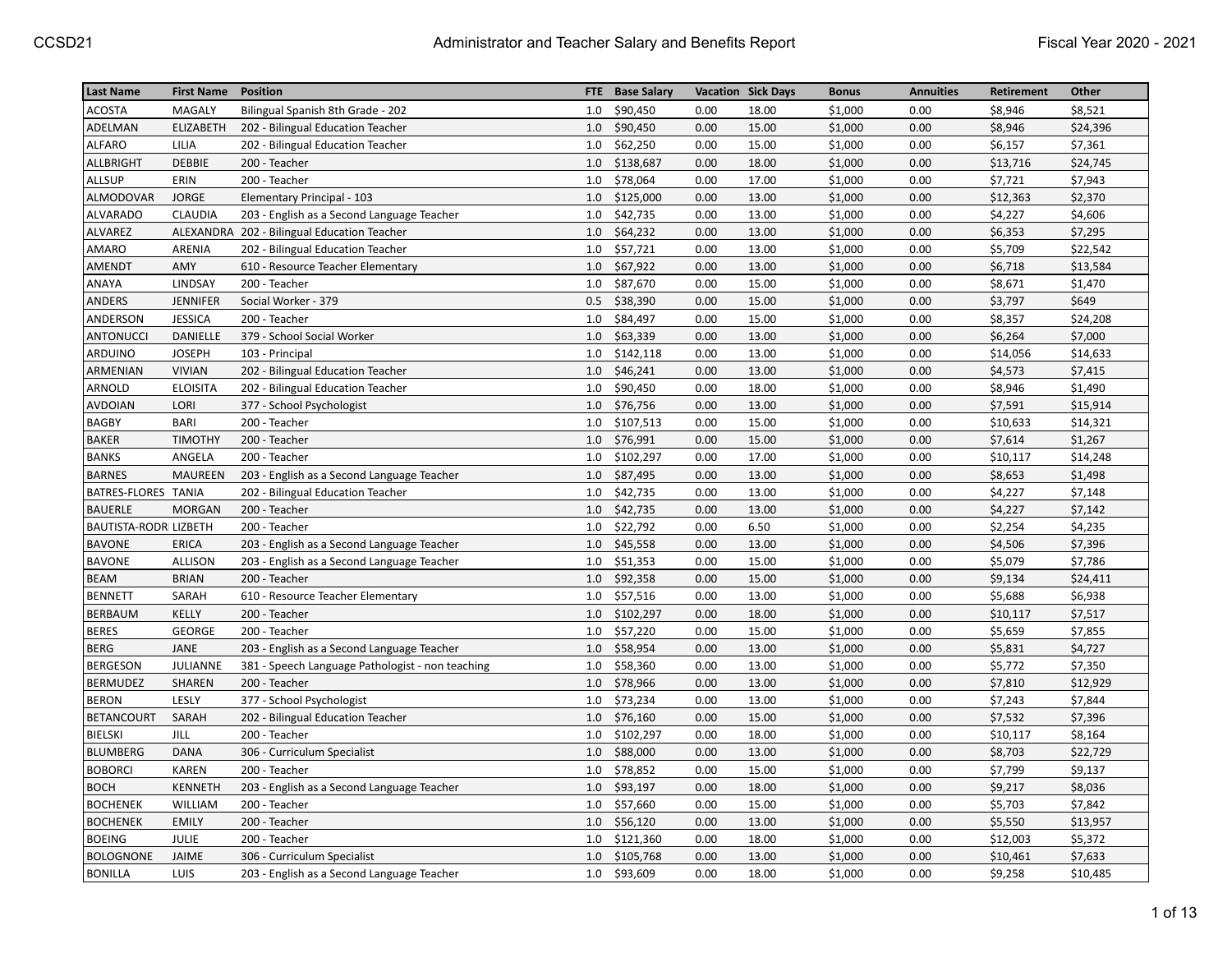| <b>Last Name</b>      | <b>First Name</b> | <b>Position</b>                                  | FTE | <b>Base Salary</b> |       | <b>Vacation Sick Days</b> | <b>Bonus</b> | <b>Annuities</b> | Retirement | Other     |
|-----------------------|-------------------|--------------------------------------------------|-----|--------------------|-------|---------------------------|--------------|------------------|------------|-----------|
| <b>BORUTA</b>         | <b>DEANNA</b>     | 610 - Resource Teacher Elementary                | 1.0 | \$52,663           | 0.00  | 13.00                     | \$1,000      | 0.00             | \$5,208    | \$7,650   |
| <b>BOSWELL</b>        | <b>CHRISTINE</b>  | 200 - Teacher                                    | 1.0 | \$102,297          | 0.00  | 17.00                     | \$1,000      | 0.00             | \$10,117   | \$24,452  |
| <b>BOVINO</b>         | SHERI             | 379 - School Social Worker                       | 1.0 | \$111,797          | 0.00  | 15.00                     | \$1,000      | 0.00             | \$11,057   | \$14,331  |
| <b>BRADISH</b>        | CHAD              | 200 - Teacher                                    | 1.0 | \$84,673           | 0.00  | 18.00                     | \$1,000      | 0.00             | \$8,374    | \$24,364  |
| <b>BRADY</b>          | <b>MONICA</b>     | 200 - Teacher                                    | 1.0 | \$92,358           | 0.00  | 13.00                     | \$1,000      | 0.00             | \$9,134    | \$23,368  |
| <b>BRANAHL</b>        | JARED             | Info Literacy and Enrichment T - 309             | 1.0 | \$52,736           | 0.00  | 13.00                     | \$1,000      | 0.00             | \$5,216    | \$863     |
| <b>BRAND</b>          | KATHERINE         | 250 - Special Education Teacher                  | 1.0 | \$50,292           | 0.00  | 13.00                     | \$1,000      | 0.00             | \$4,974    | \$10,331  |
| <b>BRAND</b>          | <b>CLAUDIA</b>    | 202 - Bilingual Education Teacher                | 1.0 | \$69,345           | 0.00  | 13.00                     | \$1,000      | 0.00             | \$6,858    | \$24,260  |
| <b>BREA</b>           | SYLVIA            | Social Worker - 379                              | 1.0 | \$100,722          | 0.00  | 15.00                     | \$1,000      | 0.00             | \$9,961    | \$8,028   |
| <b>BREILER</b>        | AMY               | 306 - Curriculum Specialist                      | 1.0 | \$111,249          | 0.00  | 13.00                     | \$1,000      | 0.00             | \$11,003   | \$1,936   |
| <b>BRESLOW</b>        | <b>BEVERLY</b>    | Social Worker - 379                              | 1.0 | \$61,210           | 0.00  | 13.00                     | \$1,000      | 0.00             | \$6,054    | \$7,818   |
| <b>BROOKS</b>         | <b>VICTORIA</b>   | 374 - School Nurse                               | 1.0 | \$49,533           | 0.00  | 13.00                     | \$1,000      | 0.00             | \$4,899    | \$7,151   |
| <b>BRUSSO</b>         | <b>JEFFREY</b>    | 200 - Teacher                                    | 1.0 | \$94,706           | 0.00  | 18.00                     | \$1,000      | 0.00             | \$9,366    | \$14,306  |
| <b>BRYANT</b>         | MICHAEL           | 200 - Teacher                                    | 1.0 | \$51,076           | 0.00  | 13.00                     | \$1,000      | 0.00             | \$5,051    | \$829     |
| <b>BUDROW</b>         | <b>JEREMY</b>     | 200 - Teacher                                    | 1.0 | \$84,673           | 0.00  | 18.00                     | \$1,000      | 0.00             | \$8,374    | \$15,610  |
| <b>BURKE</b>          | <b>KEVIN</b>      | 200 - Teacher                                    | 1.0 | \$56,606           | 0.00  | 13.00                     | \$1,000      | 0.00             | \$5,598    | \$13,949  |
| <b>BURNSTEIN</b>      | <b>MICHELLE</b>   | 309 - Library Information Specialist             | 1.0 | \$50,766           | 0.00  | 13.00                     | \$1,000      | 0.00             | \$5,021    | \$832     |
| CADLE                 | <b>MARY</b>       | 200 - Teacher                                    | 1.0 | \$99,919           | 0.00  | 13.00                     | \$1,000      | 0.00             | \$9,882    | \$23,422  |
| CALDWELL              | GREG              | 200 - Teacher                                    | 1.0 | \$107,513          | 0.00  | 18.00                     | \$1,000      | 0.00             | \$10,633   | \$8,121   |
| CAMACHO               | LUZ               | 202 - Bilingual Education Teacher                | 1.0 | \$76,064           | 0.00  | 15.00                     | \$1,000      | 0.00             | \$7,523    | \$23,279  |
| CAMPBELL              | <b>CHRISTY</b>    | 103 - Principal                                  | 1.0 | \$129,525          | 0.00  | 13.00                     | \$1,000      | 0.00             | \$12,810   | \$13,379  |
| <b>CARACCI</b>        | <b>RACHEL</b>     | 200 - Teacher                                    | 1.0 | \$65,839           | 0.00  | 13.00                     | \$1,000      | 0.00             | \$3,256    | \$12,816  |
| CARBONARA             | <b>APRIL</b>      | 200 - Teacher                                    | 1.0 | \$93,197           | 0.00  | 15.00                     | \$1,000      | 0.00             | \$9,217    | \$14,196  |
| CARLOS                | <b>MARISOL</b>    | 202 - Bilingual Education Teacher                | 1.0 | \$94,288           | 0.00  | 15.00                     | \$1,000      | 0.00             | \$9,325    | \$8,034   |
| CARLSON               | <b>CHERIE</b>     | 203 - English as a Second Language Teacher       | 1.0 | \$125,655          | 0.00  | 18.00                     | \$1,000      | 0.00             | \$12,427   | \$8,241   |
| CARRILLO              | <b>GINA</b>       | 202 - Bilingual Education Teacher                | 1.0 | \$46,140           | 0.00  | 13.00                     | \$1,000      | 0.00             | \$4,563    | \$7,192   |
| <b>CARRION</b>        | ARIADNA           | 202 - Bilingual Education Teacher                | 1.0 | \$70,390           | 0.00  | 13.00                     | \$1,000      | 0.00             | \$6,962    | \$1,151   |
| CARTER                | <b>MICHELLE</b>   | 200 - Teacher                                    | 1.0 | \$115,161          | 0.00  | 17.00                     | \$1,000      | 0.00             | \$11,390   | \$24,543  |
| CASALE-PADALIK ALICIA |                   | 203 - English as a Second Language Teacher       | 1.0 | \$69,512           | 0.00  | 17.00                     | \$1,000      | 0.00             | \$6,875    | \$4,164   |
| CHAMPAGNE             | SUSAN             | 200 - Teacher                                    | 1.0 | \$62,848           | 0.00  | 13.00                     | \$1,000      | 0.00             | \$6,216    | \$1,025   |
| CHAUDRY               | FARAZ             | 200 - Teacher                                    | 1.0 | \$49,904           | 0.00  | 15.00                     | \$1,000      | 0.00             | \$4,936    | \$7,782   |
| CICHANSKI             | DANA              | 200 - Teacher                                    | 1.0 | \$94,288           | 0.00  | 13.00                     | \$1,000      | 0.00             | \$9,325    | \$1,539   |
| <b>CLANCY</b>         | LAURA             | 200 - Teacher                                    | 1.0 | \$94,288           | 0.00  | 13.00                     | \$1,000      | 0.00             | \$9,325    | \$23,379  |
| <b>CLARKE</b>         | <b>JACLYN</b>     | 610 - Resource Teacher Elementary                | 1.0 | \$43,376           | 0.00  | 13.00                     | \$1,000      | 0.00             | \$4,290    | \$5,457   |
| <b>CLARKE</b>         | <b>MEGAN</b>      | 610 - Resource Teacher Elementary                | 1.0 | \$62,184           | 0.00  | 17.00                     | \$1,000      | 0.00             | \$6,150    | \$7,930   |
| <b>CLEGG</b>          | <b>KALEY</b>      | 203 - English as a Second Language Teacher       | 1.0 | \$45,804           | 0.00  | 13.00                     | \$1,000      | 0.00             | \$4,530    | \$748     |
| <b>CLINE</b>          | KIM               | 101 - Assistant Superintendent                   | 1.0 | \$152,810          | 25.00 | 13.00                     | \$1,000      | 0.00             | \$15,113   | \$13,837  |
| <b>COHEN</b>          | <b>LISA</b>       | 200 - Teacher                                    | 1.0 | \$127,134          | 0.00  | 15.00                     | \$1,000      | 0.00             | \$12,574   | \$9,130   |
| COHLA                 | <b>STEPHANIE</b>  | 381 - Speech Language Pathologist - non teaching | 1.0 | \$59,820           | 0.00  | 13.00                     | \$1,000      | 0.00             | \$5,916    | \$977     |
| COHN                  | WENDY             | Sped Resource - 610                              | 1.0 | \$44,804           | 0.00  | 13.00                     | \$1,000      | 0.00             | \$4,431    | \$115,903 |
| <b>COLLETT</b>        | AMANDA            | 200 - Teacher                                    | 1.0 | \$84,497           | 0.00  | 17.00                     | \$1,000      | 0.00             | \$8,357    | \$24,352  |
| COMPANEY              | AMBER             | 308 - Instructional Coach                        | 1.0 | \$69,483           | 0.00  | 17.00                     | \$1,000      | 0.00             | \$6,872    | \$22,608  |
| <b>CONLEY</b>         | KATHLEEN          | 381 - Speech Language Pathologist - non teaching | 1.0 | \$51,076           | 0.00  | 13.00                     | \$1,000      | 0.00             | \$2,526    | \$832     |
| CONLEY                | COLLEEN           | 200 - Teacher                                    | 1.0 | \$76,698           | 0.00  | 17.00                     | \$1,000      | 0.00             | \$7,585    | \$1,269   |
| CONLON                | <b>MARIA</b>      | 200 - Teacher                                    | 1.0 | \$118,734          | 0.00  | 15.00                     | \$1,000      | 0.00             | \$11,743   | \$24,573  |
|                       |                   |                                                  |     |                    |       |                           |              |                  |            |           |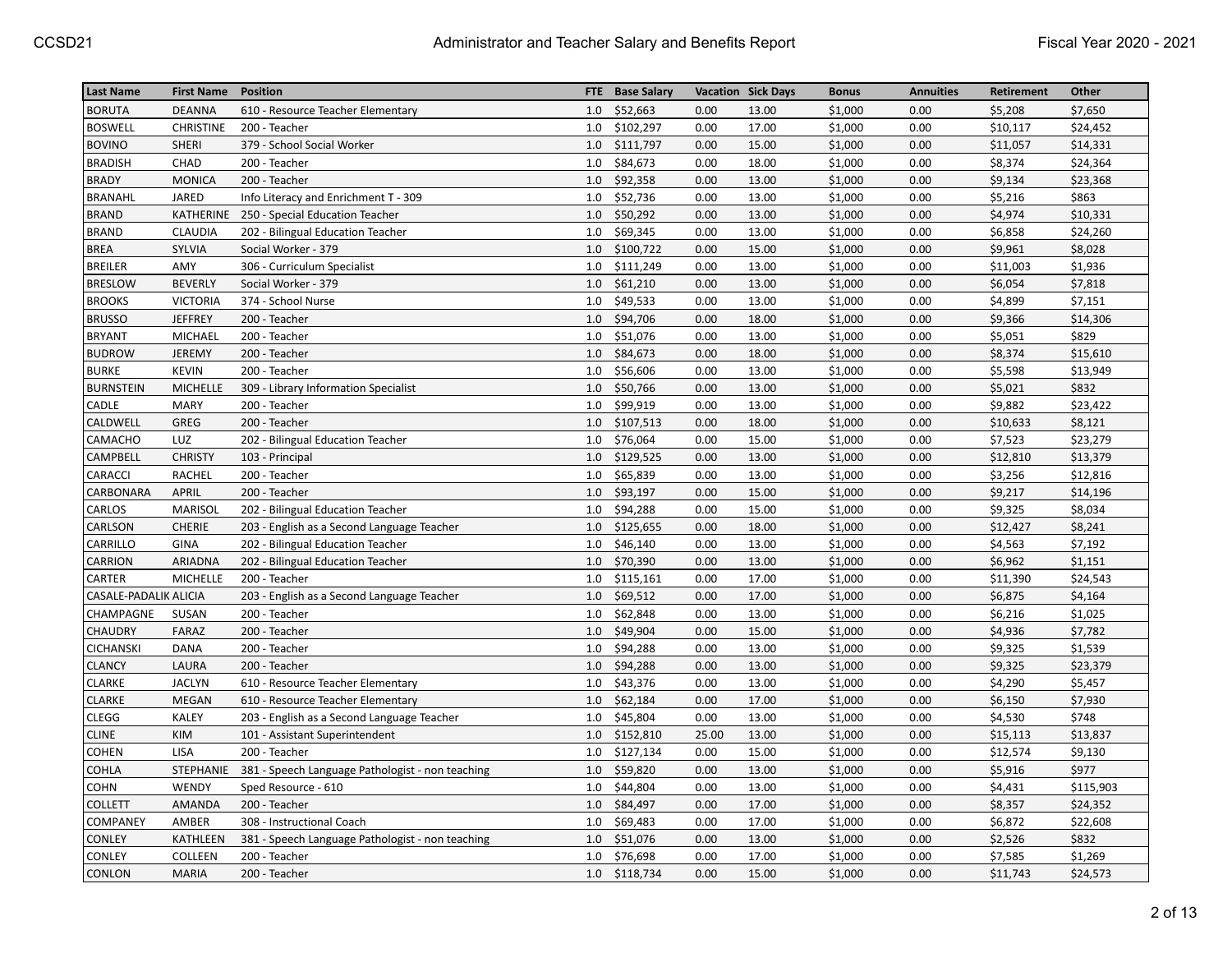| <b>Last Name</b>              | <b>First Name</b> | <b>Position</b>                                   | FTE. | <b>Base Salary</b> |       | <b>Vacation Sick Days</b> | <b>Bonus</b> | <b>Annuities</b> | Retirement | Other    |
|-------------------------------|-------------------|---------------------------------------------------|------|--------------------|-------|---------------------------|--------------|------------------|------------|----------|
| CONNELLY                      | MARGARET          | 200 - Teacher                                     | 1.0  | \$94,288           | 0.00  | 15.00                     | \$1,000      | 0.00             | \$9,325    | \$1,545  |
| CONNOLLY                      | COLLEEN           | 306 - Curriculum Specialist                       | 1.0  | \$105,768          | 0.00  | 13.00                     | \$1,000      | 0.00             | \$10,461   | \$8,020  |
| CONNOLLY                      | <b>MICHAEL</b>    | 100 - Superintendent                              | 1.0  | \$217,875          | 25.00 | 13.00                     | \$1,000      | 0.00             | \$21,548   | \$9,197  |
| COOK                          | <b>KATRINA</b>    | 203 - English as a Second Language Teacher        | 1.0  | \$99,935           | 0.00  | 15.00                     | \$1,000      | 0.00             | \$9,884    | \$7,548  |
| COOK                          | KELLY             | 200 - Teacher                                     | 1.0  | \$86,344           | 0.00  | 18.00                     | \$1,000      | 0.00             | \$8,540    | \$7,987  |
| COOK III                      | <b>RALPH</b>      | 200 - Teacher                                     | 1.0  | \$94,675           | 0.00  | 18.00                     | \$1,000      | 0.00             | \$2,809    | \$8,036  |
| COPELAND                      | <b>MEGAN</b>      | 374 - School Nurse                                | 1.0  | \$54,449           | 0.00  | 13.00                     | \$1,000      | 0.00             | \$5,385    | \$23,147 |
| <b>COSTA</b>                  | <b>JENNIFER</b>   | 203 - English as a Second Language Teacher        | 1.0  | \$115,161          | 0.00  | 17.00                     | \$1,000      | 0.00             | \$11,390   | \$8,183  |
| COWAN                         | ELIZABETH         | 200 - Teacher                                     | 1.0  | \$92,358           | 0.00  | 13.00                     | \$1,000      | 0.00             | \$9,134    | \$8,025  |
| <b>CROOKS</b>                 | CHARLENE          | 202 - Bilingual Education Teacher                 | 1.0  | \$91,401           | 0.00  | 13.00                     | \$1,000      | 0.00             | \$9,040    | \$23,382 |
| CROST                         | LAURA             | 200 - Teacher                                     | 1.0  | \$84,217           | 0.00  | 15.00                     | \$1,000      | 0.00             | \$8,329    | \$1,370  |
| <b>CROWLEY</b>                | <b>TRACY</b>      | 200 - Teacher                                     | 1.0  | \$97,848           | 0.00  | 18.00                     | \$1,000      | 0.00             | \$9,677    | \$8,114  |
| CURRAN                        | LAUREN            | 250 - Special Education Teacher                   | 1.0  | \$57,918           | 0.00  | 13.00                     | \$1,000      | 0.00             | \$5,728    | \$994    |
| <b>CUTRO</b>                  | <b>RACHEL</b>     | 610 - Resource Teacher Elementary                 | 1.0  | \$75,085           | 0.00  | 17.00                     | \$1,000      | 0.00             | \$7,426    | \$13,568 |
| <b>DANIELS</b>                | CHAD              | 200 - Teacher                                     | 1.0  | \$107,513          | 0.00  | 18.00                     | \$1,000      | 0.00             | \$10,633   | \$23,465 |
| <b>DEBARTOLO</b>              | <b>MICHEAL</b>    | 101 - Assistant Superintendent                    | 1.0  | \$187,915          | 25.00 | 13.00                     | \$1,000      | 0.00             | \$18,585   | \$3,676  |
| DEETHARDT                     | <b>JENNIFER</b>   | 200 - Teacher                                     | 1.0  | \$135,965          | 0.00  | 18.00                     | \$1,000      | 0.00             | \$4,438    | \$8,381  |
| DEFRANCISCO                   | <b>KRISTIN</b>    | 202 - Bilingual Education Teacher                 | 1.0  | \$81,442           | 0.00  | 17.00                     | \$1,000      | 0.00             | \$8,055    | \$17,823 |
| <b>DEGLINNOCENTI BRITTANY</b> |                   | 200 - Teacher                                     | 1.0  | \$58,108           | 0.00  | 15.00                     | \$1,000      | 0.00             | \$2,873    | \$7,498  |
| <b>DEMUTH</b>                 | <b>DAVID</b>      | 103 - Principal                                   | 1.0  | \$118,738          | 0.00  | 13.00                     | \$1,000      | 0.00             | \$11,743   | \$2,051  |
| DESALVO                       | <b>DEBORAH</b>    | 200 - Teacher                                     | 1.0  | \$94,864           | 0.00  | 17.00                     | \$1,000      | 0.00             | \$9,382    | \$15,602 |
| <b>DEVANEY</b>                | <b>KATRINA</b>    | 200 - Teacher                                     | 1.0  | \$78,996           | 0.00  | 17.00                     | \$1,000      | 0.00             | \$7,813    | \$23,280 |
| <b>DIENER</b>                 | <b>EMILY</b>      | 250 - Special Education Teacher                   | 1.0  | \$42,735           | 0.00  | 13.00                     | \$1,000      | 0.00             | \$4,227    | \$699    |
| <b>DIMITROV</b>               | <b>ILEANA</b>     | 200 - Teacher                                     | 1.0  | \$94,288           | 0.00  | 17.00                     | \$1,000      | 0.00             | \$9,325    | \$9,615  |
| <b>DITTHARDT</b>              | <b>KAREN</b>      | 309 - Library Information Specialist              | 1.0  | \$80,003           | 0.00  | 17.00                     | \$1,000      | 0.00             | \$7,912    | \$7,963  |
| <b>DOEBLER</b>                | <b>JESSICA</b>    | 250 - Special Education Teacher                   | 1.0  | \$73,003           | 0.00  | 17.00                     | \$1,000      | 0.00             | \$7,220    | \$1,234  |
| <b>DOERRE</b>                 | <b>JOHN</b>       | 250 - Special Education Teacher                   | 1.0  | \$111,797          | 0.00  | 15.00                     | \$1,000      | 0.00             | \$11,057   | \$1,862  |
| <b>DOERRE</b>                 | LAURA             | 200 - Teacher                                     | 1.0  | \$93,197           | 0.00  | 15.00                     | \$1,000      | 0.00             | \$9,217    | \$24,447 |
| DONALDSON                     | ANGELA            | 200 - Teacher                                     | 1.0  | \$93,196           | 0.00  | 15.00                     | \$1,000      | 0.00             | \$9,217    | \$23,374 |
| DONDIT-CAMPO CHERYL           |                   | 200 - Teacher                                     | 1.0  | \$91,764           | 0.00  | 15.00                     | \$1,000      | 0.00             | \$9,076    | \$5,067  |
| <b>DONNAN</b>                 | LUCI              | 306 - Curriculum Specialist                       | 1.0  | \$113,387          | 0.00  | 13.00                     | \$1,000      | 0.00             | \$11,214   | \$13,250 |
| <b>DORN</b>                   | JILLIAN           | 200 - Teacher                                     | 1.0  | \$94,288           | 0.00  | 17.00                     | \$1,000      | 0.00             | \$9,325    | \$1,577  |
| DOYLE-NOTZEN CYNTHIA          |                   | 200 - Teacher                                     | 1.0  | \$118,734          | 0.00  | 18.00                     | \$1,000      | 0.00             | \$11,743   | \$8,127  |
| <b>DRAGON</b>                 | <b>RANA</b>       | 610 - Resource Teacher Elementary                 | 1.0  | \$95,380           | 0.00  | 15.00                     | \$1,000      | 0.00             | \$9,433    | \$1,561  |
| <b>DROGOS</b>                 | <b>CHRISTIAN</b>  | 202 - Bilingual Education Teacher                 | 1.0  | \$81,949           | 0.00  | 13.00                     | \$1,000      | 0.00             | \$8,105    | \$12,448 |
| <b>DROLL</b>                  | CAROLYN           | 306 - Curriculum Specialist                       | 1.0  | \$113,795          | 0.00  | 13.00                     | \$1,000      | 0.00             | \$11,254   | \$1,967  |
| <b>DUELL</b>                  | <b>ALICIA</b>     | 107 - General Administrator or General Supervisor | 1.0  | \$122,074          | 25.00 | 13.00                     | \$1,000      | 0.00             | \$12,073   | \$4,813  |
| <b>DUFFY</b>                  | LYNNE             | 107 - General Administrator or General Supervisor | 1.0  | \$125,248          | 25.00 | 13.00                     | \$1,000      | 0.00             | \$12,387   | \$14,501 |
| ECKERT                        | <b>JOSEPH</b>     | 200 - Teacher                                     | 1.0  | \$94,288           | 0.00  | 18.00                     | \$1,000      | 0.00             | \$9,325    | \$24,425 |
| EDDY                          | <b>DAVID</b>      | 200 - Teacher                                     | 1.0  | \$121,360          | 0.00  | 18.00                     | \$1,000      | 0.00             | \$12,003   | \$7,417  |
| EHARDT                        | MARGARET          | 200 - Teacher                                     | 1.0  | \$145,651          | 0.00  | 13.00                     | \$1,000      | 0.00             | \$14,405   | \$23,770 |
| EHRHARD                       | <b>MICHELLE</b>   | 203 - English as a Second Language Teacher        | 0.5  | \$43,000           | 0.00  | 13.00                     | \$1,000      | 0.00             | \$4,253    | \$784    |
| <b>EISEN</b>                  | AMY               | 610 - Resource Teacher Elementary                 | 1.0  | \$124,423          | 0.00  | 17.00                     | \$1,000      | 0.00             | \$12,306   | \$14,438 |
| <b>ELLIOTT</b>                | <b>BRIDGET</b>    | 610 - Resource Teacher Elementary                 | 1.0  | \$62,847           | 0.00  | 13.00                     | \$1,000      | 0.00             | \$6,216    | \$1,038  |
| <b>ESQUIVEL</b>               | <b>MONICA</b>     | 200 - Teacher                                     | 1.0  | \$71,397           | 0.00  | 13.00                     | \$1,000      | 0.00             | \$7,061    | \$12,896 |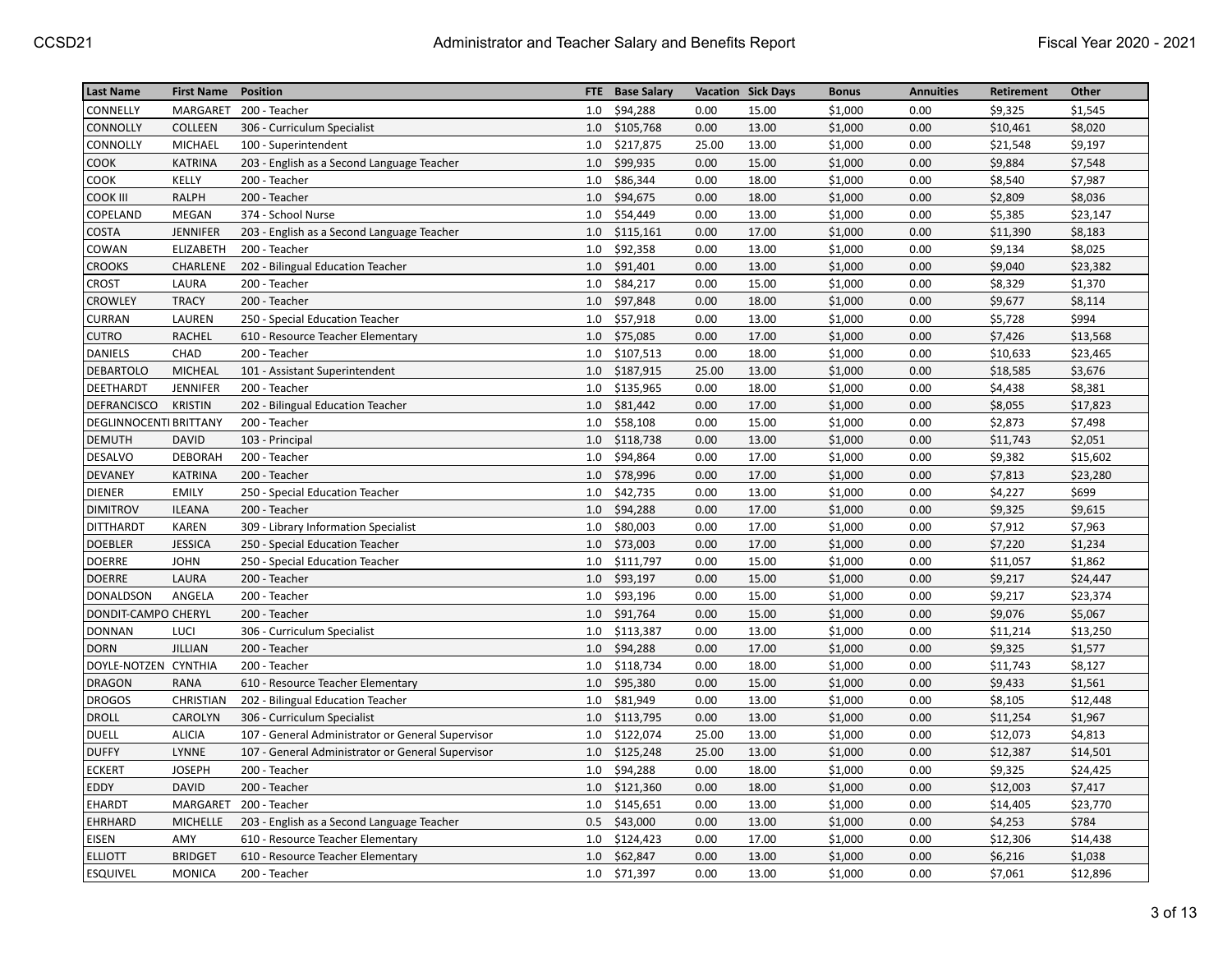| <b>Last Name</b>    | <b>First Name</b> | <b>Position</b>                                  | <b>FTE</b> | <b>Base Salary</b> |      | <b>Vacation Sick Days</b> | <b>Bonus</b> | <b>Annuities</b> | Retirement | Other    |
|---------------------|-------------------|--------------------------------------------------|------------|--------------------|------|---------------------------|--------------|------------------|------------|----------|
| <b>EVENS</b>        | <b>COLLEEN</b>    | 200 - Teacher                                    | 1.0        | \$90,450           | 0.00 | 15.00                     | \$1,000      | 0.00             | \$8,946    | \$7,617  |
| <b>EVENS</b>        | <b>FRANCINE</b>   | 200 - Teacher                                    | 1.0        | \$132,388          | 0.00 | 18.00                     | \$1,000      | 0.00             | \$13,093   | \$7,701  |
| <b>FABRIKANT</b>    | SAMSON            | 203 - English as a Second Language Teacher       | 1.0        | \$59,286           | 0.00 | 15.00                     | \$1,000      | 0.00             | \$5,863    | \$7,323  |
| <b>FAHEY</b>        | <b>PATRICK</b>    | 200 - Teacher                                    | 1.0        | \$78,966           | 0.00 | 17.00                     | \$1,000      | 0.00             | \$7,810    | \$24,365 |
| <b>FARIAS LEMUS</b> | ERICA             | 202 - Bilingual Education Teacher                | 1.0        | \$91,401           | 0.00 | 13.00                     | \$1,000      | 0.00             | \$9,040    | \$8,854  |
| <b>FARRELL</b>      | <b>LISA</b>       | 203 - English as a Second Language Teacher       | 1.0        | \$60,076           | 0.00 | 15.00                     | \$1,000      | 0.00             | \$5,942    | \$834    |
| <b>FEDER</b>        | <b>VINCE</b>      | 200 - Teacher                                    | 1.0        | \$87,670           | 0.00 | 18.00                     | \$1,000      | 0.00             | \$8,671    | \$24,378 |
| FERNANDEZ           | THEODORE          | 250 - Special Education Teacher                  | 1.0        | \$51,076           | 0.00 | 15.00                     | \$1,000      | 0.00             | \$5,051    | \$7,175  |
| <b>FIELDER</b>      | <b>MICHELLE</b>   | 200 - Teacher                                    | 1.0        | \$110,553          | 0.00 | 18.00                     | \$1,000      | 0.00             | \$10,934   | \$14,348 |
| <b>FIGUEROA</b>     | LINDSEY           | 202 - Bilingual Education Teacher                | 1.0        | \$42,735           | 0.00 | 13.00                     | \$1,000      | 0.00             | \$4,227    | \$7,159  |
| <b>FILARSKI</b>     | <b>SCOTT</b>      | 377 - School Psychologist                        | 1.0        | \$71,102           | 0.00 | 13.00                     | \$1,000      | 0.00             | \$7,032    | \$7,337  |
| <b>FINNEN</b>       | <b>BRIAN</b>      | 203 - English as a Second Language Teacher       | 1.0        | \$42,735           | 0.00 | 13.00                     | \$1,000      | 0.00             | \$4,227    | \$742    |
| <b>FISCHER</b>      |                   | CHRISTOPHEI 200 - Teacher                        | 1.0        | \$44,870           | 0.00 | 10.00                     | \$1,000      | 0.00             | \$2,219    | \$5,720  |
| <b>FLEMING</b>      | KAYLA             | Learning Behavior Specialist I - 250             | 1.0        | \$66,320           | 0.00 | 13.00                     | \$1,000      | 0.00             | \$6,559    | \$7,556  |
| <b>FLETCHER</b>     | SUSAN             | 200 - Teacher                                    | 1.0        | \$61,581           | 0.00 | 15.00                     | \$1,000      | 0.00             | \$6,090    | \$7,287  |
| <b>FLORES</b>       |                   | JACQUELYN English as a Second Language - 203     | 1.0        | \$8,973            | 0.00 | 13.00                     | \$1,000      | 0.00             | \$887      | \$2,494  |
| FLORES-PEREZ        | <b>SOFIA</b>      | 377 - School Psychologist                        | 1.0        | \$79,070           | 0.00 | 13.00                     | \$1,000      | 0.00             | \$7,820    | \$11,864 |
| <b>FLOWERS</b>      | <b>HEIDI</b>      | 200 - Teacher                                    | 1.0        | \$121,178          | 0.00 | 18.00                     | \$1,000      | 0.00             | \$11,985   | \$2,064  |
| <b>FOLAN</b>        | <b>REBECCA</b>    | 381 - Speech Language Pathologist - non teaching | 1.0        | \$92,358           | 0.00 | 13.00                     | \$1,000      | 0.00             | \$3,654    | \$14,178 |
| <b>FORAKER</b>      | <b>JENNIFER</b>   | 308 - Instructional Coach                        | 1.0        | \$102,297          | 0.00 | 17.00                     | \$1,000      | 0.00             | \$10,117   | \$24,508 |
| <b>FORD</b>         | <b>EMILY</b>      | 202 - Bilingual Education Teacher                | 1.0        | \$73,936           | 0.00 | 13.00                     | \$1,000      | 0.00             | \$7,312    | \$12,889 |
| <b>FOX</b>          | SARA              | 250 - Special Education Teacher                  | 1.0        | \$65,013           | 0.00 | 15.00                     | \$1,000      | 0.00             | \$6,430    | \$7,849  |
| <b>FOX</b>          | <b>JOHN</b>       | 203 - English as a Second Language Teacher       | 1.0        | \$102,297          | 0.00 | 17.00                     | \$1,000      | 0.00             | \$10,117   | \$24,489 |
| <b>FRACHELLO</b>    | <b>BRITTANY</b>   | 381 - Speech Language Pathologist - non teaching | 1.0        | \$51,076           | 0.00 | 13.00                     | \$1,000      | 0.00             | \$5,051    | \$831    |
| <b>FRANCO</b>       | <b>CECILIA</b>    | 308 - Instructional Coach                        | 1.0        | \$85,998           | 0.00 | 13.00                     | \$1,000      | 0.00             | \$8,505    | \$23,392 |
| FRIEDMAN            | MICHELLE          | 103 - Principal                                  | 1.0        | \$125,795          | 0.00 | 13.00                     | \$1,000      | 0.00             | \$12,441   | \$24,744 |
| <b>FRIEDMAN</b>     | <b>STEPHANIE</b>  | Learning Behavior Specialist I - 250             | 1.0        | \$44,124           | 0.00 | 13.00                     | \$1,000      | 0.00             | \$4,364    | \$774    |
| <b>FRITCH</b>       | CAROLYN           | 200 - Teacher                                    | 1.0        | \$91,401           | 0.00 | 18.00                     | \$1,000      | 0.00             | \$9,040    | \$8,502  |
| <b>FURFARO</b>      | <b>NATALIE</b>    | 381 - Speech Language Pathologist - non teaching | 1.0        | \$61,446           | 0.00 | 15.00                     | \$1,000      | 0.00             | \$6,077    | \$7,833  |
| GALLAGHER           | LAURA             | 200 - Teacher                                    | 1.0        | \$100,945          | 0.00 | 17.00                     | \$1,000      | 0.00             | \$9,984    | \$1,639  |
| <b>GALLEGOS</b>     | <b>ALICIA</b>     | 202 - Bilingual Education Teacher                | 1.0        | \$68,814           | 0.00 | 17.00                     | \$1,000      | 0.00             | \$6,806    | \$4,573  |
| GARY                | <b>EMILY</b>      | 202 - Bilingual Education Teacher                | 1.0        | \$54,969           | 0.00 | 15.00                     | \$1,000      | 0.00             | \$5,436    | \$15,187 |
| <b>GAVIN</b>        | ROSEMARY          | 200 - Teacher                                    | 1.0        | \$107,513          | 0.00 | 17.00                     | \$1,000      | 0.00             | \$10,633   | \$8,125  |
| <b>GELLER</b>       | ELIZABETH         | 202 - Bilingual Education Teacher                | 1.0        | \$87,749           | 0.00 | 13.00                     | \$1,000      | 0.00             | \$8,678    | \$17,710 |
| <b>GERKEN</b>       | <b>BRETT</b>      | 200 - Teacher                                    | 1.0        | \$53,689           | 0.00 | 15.00                     | \$1,000      | 0.00             | \$2,655    | \$7,775  |
| <b>GETLIN</b>       | LESLIE            | 200 - Teacher                                    | 0.5        | \$47,690           | 0.00 | 15.00                     | \$1,000      | 0.00             | \$4,717    | \$806    |
| <b>GIER</b>         | <b>BETH</b>       | 200 - Teacher                                    | 1.0        | \$89,946           | 0.00 | 15.00                     | \$1,000      | 0.00             | \$8,896    | \$1,391  |
| GIL                 | YANETH            | 200 - Teacher                                    | 1.0        | \$76,001           | 0.00 | 18.00                     | \$1,000      | 0.00             | \$7,517    | \$7,401  |
| GIL                 | <b>MARIA</b>      | 202 - Bilingual Education Teacher                | 1.0        | \$45,458           | 0.00 | 13.00                     | \$1,000      | 0.00             | \$4,496    | \$12,716 |
| <b>GOEMANS</b>      | <b>EMILY</b>      | 202 - Bilingual Education Teacher                | 1.0        | \$89,946           | 0.00 | 15.00                     | \$1,000      | 0.00             | \$8,896    | \$23,356 |
| <b>GOESTENKORS</b>  | REBECCA           | 200 - Teacher                                    | 1.0        | \$90,450           | 0.00 | 15.00                     | \$1,000      | 0.00             | \$8,946    | \$1,482  |
| GONZALEZ            | <b>NANCY</b>      | 202 - Bilingual Education Teacher                | 1.0        | \$95,380           | 0.00 | 18.00                     | \$1,000      | 0.00             | \$9,433    | \$7,519  |
| <b>GORDON</b>       | <b>KARYN</b>      | 200 - Teacher                                    | 0.6        | \$33,797           | 0.00 | 13.00                     | \$1,000      | 0.00             | \$3,343    | \$14,654 |
| GORE                | KATHERINE         | 200 - Teacher                                    | 1.0        | \$92,358           | 0.00 | 13.00                     | \$1,000      | 0.00             | \$9,134    | \$1,509  |
| <b>GOULETAS</b>     | <b>CHRISTY</b>    | 203 - English as a Second Language Teacher       | 1.0        | \$97,848           | 0.00 | 18.00                     | \$1,000      | 0.00             | \$9,677    | \$8,107  |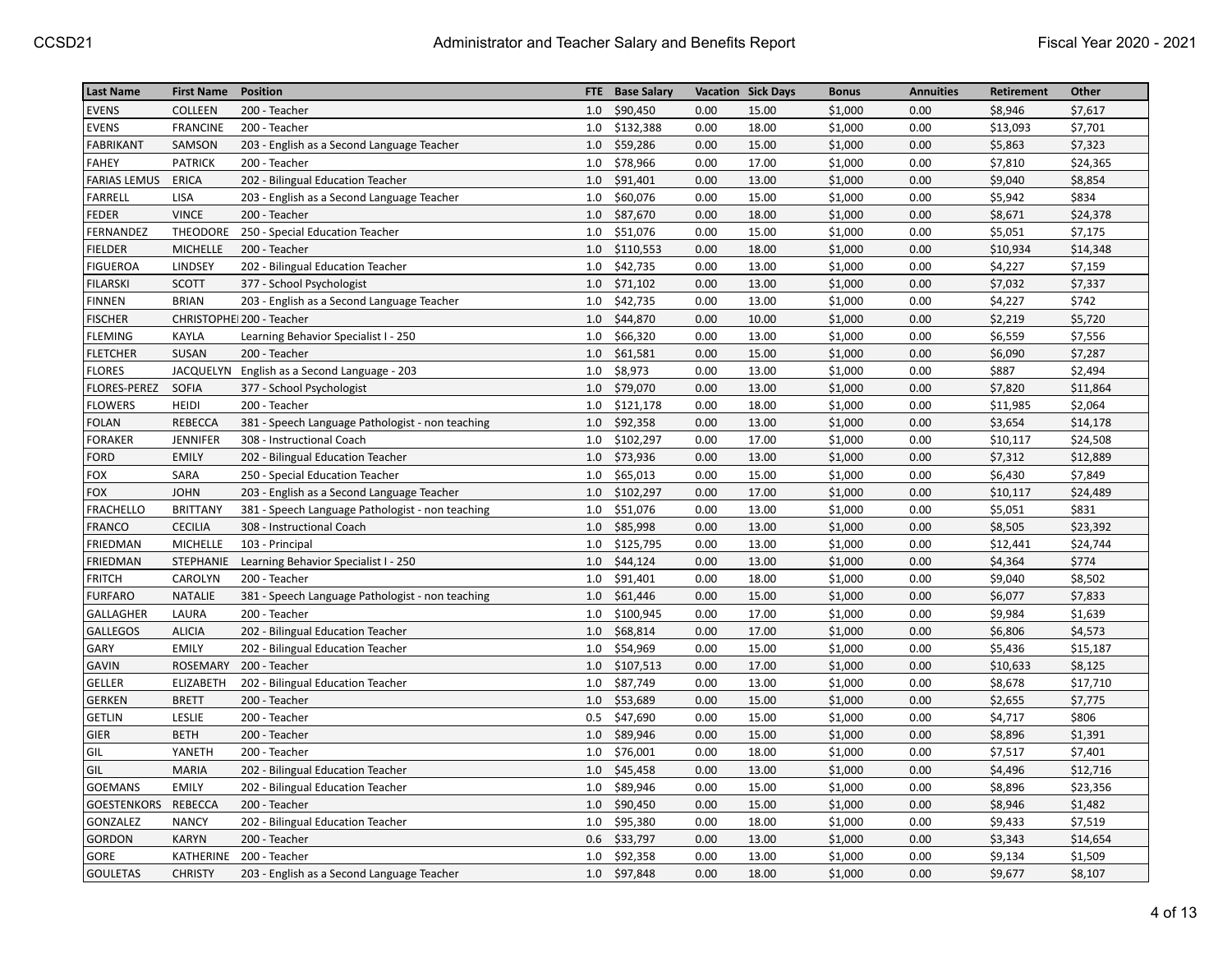| <b>Last Name</b>      | <b>First Name</b> | <b>Position</b>                                   | FTE. | <b>Base Salary</b> |       | <b>Vacation Sick Days</b> | <b>Bonus</b> | <b>Annuities</b> | Retirement | Other    |
|-----------------------|-------------------|---------------------------------------------------|------|--------------------|-------|---------------------------|--------------|------------------|------------|----------|
| GRABBE                | <b>MEGAN</b>      | 250 - Special Education Teacher                   | 1.0  | \$82,321           | 0.00  | 13.00                     | \$1,000      | 0.00             | \$8,142    | \$12,986 |
| <b>GRACIANO</b>       | MELANIE           | 202 - Bilingual Education Teacher                 | 1.0  | \$49,904           | 0.00  | 13.00                     | \$1,000      | 0.00             | \$4,936    | \$10,961 |
| <b>GRANADOS</b>       | ANDREA            | 379 - School Social Worker                        | 1.0  | \$59,414           | 0.00  | 13.00                     | \$1,000      | 0.00             | \$5,876    | \$982    |
| <b>GRATZ</b>          | AMANDA            | 200 - Teacher                                     | 1.0  | \$62,527           | 0.00  | 15.00                     | \$1,000      | 0.00             | \$6,184    | \$881    |
| GREENBERG             | ADAM              | 200 - Teacher                                     | 1.0  | \$66,168           | 0.00  | 15.00                     | \$1,000      | 0.00             | \$6,544    | \$7,904  |
| GREENSPAN             | <b>JODI</b>       | 200 - Teacher                                     | 1.0  | \$115,161          | 0.00  | 15.00                     | \$1,000      | 0.00             | \$11,390   | \$1,937  |
| <b>GRODSKIY</b>       |                   | ANTOANETA 200 - Teacher                           | 1.0  | \$58,894           | 0.00  | 13.00                     | \$1,000      | 0.00             | \$5,825    | \$13,459 |
| <b>GUEST</b>          | <b>KRISTA</b>     | 200 - Teacher                                     | 1.0  | \$44,687           | 0.00  | 13.00                     | \$1,000      | 0.00             | \$4,420    | \$4,819  |
| <b>GUEST</b>          | LAURIE            | 200 - Teacher                                     | 1.0  | \$145,651          | 0.00  | 17.00                     | \$1,000      | 0.00             | \$14,405   | \$24,778 |
| <b>GURNEY</b>         | <b>ROBERT</b>     | 101 - Assistant Superintendent                    | 1.0  | \$152,810          | 25.00 | 13.00                     | \$1,000      | 0.00             | \$15,113   | \$14,785 |
| <b>GUTHRIE</b>        | <b>TYLER</b>      | 200 - Teacher                                     | 1.0  | \$44,124           | 0.00  | 13.00                     | \$1,000      | 0.00             | \$4,364    | \$787    |
| <b>GUTIERREZ</b>      | LAUREN            | 200 - Teacher                                     | 1.0  | \$44,687           | 0.00  | 13.00                     | \$1,000      | 0.00             | \$2,210    | \$7,123  |
| <b>GUTIERREZ</b>      | <b>DEBARA</b>     | 381 - Speech Language Pathologist - non teaching  | 1.0  | \$56,219           | 0.00  | 13.00                     | \$1,000      | 0.00             | \$5,560    | \$13,931 |
| <b>HADUCH</b>         | MEGAN             | 381 - Speech Language Pathologist - non teaching  | 1.0  | \$52,736           | 0.00  | 13.00                     | \$1,000      | 0.00             | \$2,608    | \$7,236  |
| <b>HAGAN</b>          | <b>VICTORIA</b>   | 377 - School Psychologist                         | 1.0  | \$64,751           | 0.00  | 13.00                     | \$1,000      | 0.00             | \$6,404    | \$7,002  |
| <b>HAGAN</b>          | <b>BRITTANY</b>   | 250 - Special Education Teacher                   | 1.0  | \$51,076           | 0.00  | 13.00                     | \$1,000      | 0.00             | \$5,051    | \$7,171  |
| <b>HALE</b>           | <b>KRISTEN</b>    | 200 - Teacher                                     | 1.0  | \$81,424           | 0.00  | 17.00                     | \$1,000      | 0.00             | \$2,013    | \$24,336 |
| <b>HALLMAN</b>        | <b>VICTORIA</b>   | 200 - Teacher                                     | 1.0  | \$115,164          | 0.00  | 15.00                     | \$1,000      | 0.00             | \$11,390   | \$23,471 |
| <b>HAMANN</b>         | <b>STEVEN</b>     | 200 - Teacher                                     | 1.0  | \$113,099          | 0.00  | 18.00                     | \$1,000      | 0.00             | \$11,186   | \$24,546 |
| HARPER-KELLY          | <b>HOLLY</b>      | Early Childhood Prinicpal - 103                   | 1.0  | \$119,398          | 0.00  | 13.00                     | \$1,000      | 0.00             | \$11,809   | \$17,388 |
| <b>HARRIS</b>         | <b>MEGAN</b>      | 250 - Special Education Teacher                   | 1.0  | \$97,848           | 0.00  | 13.00                     | \$1,000      | 0.00             | \$9,677    | \$1,616  |
| <b>HARROLD</b>        | <b>CHRISTINA</b>  | 200 - Teacher                                     | 1.0  | \$90,450           | 0.00  | 17.00                     | \$1,000      | 0.00             | \$8,946    | \$15,572 |
| <b>HARTUNG</b>        | LINDSAY           | 200 - Teacher                                     | 1.0  | \$51,968           | 0.00  | 13.00                     | \$1,000      | 0.00             | \$5,140    | \$2,640  |
| <b>HARTUNG</b>        | CONNEE            | Learning Behavior Specialist I - 250              | 1.0  | \$22,845           | 0.00  | 2.50                      | \$1,000      | 0.00             | \$2,259    | \$2,648  |
| <b>HAYES</b>          | <b>JENNA</b>      | Sped Resource - 610                               | 1.0  | \$46,140           | 0.00  | 13.00                     | \$1,000      | 0.00             | \$4,563    | \$7,668  |
| HAZEL-RUDDEN KIMBERLY |                   | Info Literacy and Enrichment T - 309              | 1.0  | \$65,839           | 0.00  | 13.00                     | \$1,000      | 0.00             | \$6,512    | \$1,075  |
| <b>HEBERT</b>         | <b>MEGHAN</b>     | 200 - Teacher                                     | 1.0  | \$78,280           | 0.00  | 13.00                     | \$1,000      | 0.00             | \$7,742    | \$1,275  |
| HELLYER               | <b>DIANA</b>      | 200 - Teacher                                     | 1.0  | \$115,161          | 0.00  | 18.00                     | \$1,000      | 0.00             | \$11,390   | \$14,292 |
| <b>HELMS</b>          | CHAD              | 200 - Teacher                                     | 1.0  | \$102,297          | 0.00  | 18.00                     | \$1,000      | 0.00             | \$10,117   | \$1,686  |
| <b>HELMS</b>          | AMY               | 308 - Instructional Coach                         | 1.0  | \$95,380           | 0.00  | 17.00                     | \$1,000      | 0.00             | \$9,433    | \$24,525 |
| <b>HICKEY</b>         | <b>CHRISTINE</b>  | 200 - Teacher                                     | 1.0  | \$145,651          | 0.00  | 13.00                     | \$1,000      | 0.00             | \$14,405   | \$23,733 |
| <b>HIRSCH</b>         | LAUREN            | 200 - Teacher                                     | 1.0  | \$77,631           | 0.00  | 15.00                     | \$1,000      | 0.00             | \$7,678    | \$24,459 |
|                       | JANELLE           |                                                   | 1.0  |                    |       |                           |              |                  |            |          |
| <b>HOCKETT</b>        |                   | 107 - General Administrator or General Supervisor |      | \$122,577          | 25.00 | 13.00                     | \$1,000      | 0.00             | \$12,123   | \$24,496 |
| <b>HOLMAN</b>         | TIMOTHY           | 610 - Resource Teacher Elementary                 | 1.0  | \$45,804           | 0.00  | 13.00                     | \$1,000      | 0.00             | \$4,530    | \$6,865  |
| <b>HOLTMEIER</b>      | JEREMY            | 377 - School Psychologist                         | 1.0  | \$125,331          | 0.00  | 18.00                     | \$1,000      | 0.00             | \$12,395   | \$8,244  |
| HOOT                  | <b>BETHANY</b>    | 200 - Teacher                                     | 1.0  | \$99,340           | 0.00  | 15.00                     | \$1,000      | 0.00             | \$9,825    | \$1,619  |
| <b>HORN</b>           | SHANNON           | 250 - Special Education Teacher                   | 1.0  | \$95,380           | 0.00  | 17.00                     | \$1,000      | 0.00             | \$9,433    | \$13,142 |
| HOYT                  | <b>DARA</b>       | 200 - Teacher                                     | 1.0  | \$92,358           | 0.00  | 15.00                     | \$1,000      | 0.00             | \$9,134    | \$24,400 |
| <b>HUEGEL</b>         | <b>NERISSA</b>    | 200 - Teacher                                     | 1.0  | \$95,380           | 0.00  | 13.00                     | \$1,000      | 0.00             | \$9,433    | \$24,427 |
| <b>HUFF</b>           | <b>CAITLIN</b>    | 200 - Teacher                                     | 1.0  | \$51,525           | 0.00  | 15.00                     | \$1,000      | 0.00             | \$5,096    | \$7,192  |
| <b>HUMMEL</b>         | <b>JOANNE</b>     | 200 - Teacher                                     | 1.0  | \$84,713           | 0.00  | 18.00                     | \$1,000      | 0.00             | \$8,378    | \$1,379  |
| HUMMEL                | <b>NICOLE</b>     | 200 - Teacher                                     | 1.0  | \$45,458           | 0.00  | 13.00                     | \$1,000      | 0.00             | \$4,496    | \$6,870  |
| <b>HUNDT</b>          | <b>TERESA</b>     | 200 - Teacher                                     | 1.0  | \$57,405           | 0.00  | 15.00                     | \$1,000      | 0.00             | \$5,677    | \$24,243 |
| <b>HURTADO</b>        | ARGELIA           | 202 - Bilingual Education Teacher                 | 1.0  | \$71,419           | 0.00  | 13.00                     | \$1,000      | 0.00             | \$7,063    | \$1,259  |
| <b>HYATT</b>          | <b>NICOLE</b>     | General Music - 200                               | 1.0  | \$64,890           | 0.00  | 13.00                     | \$1,000      | 0.00             | \$6,418    | \$24,733 |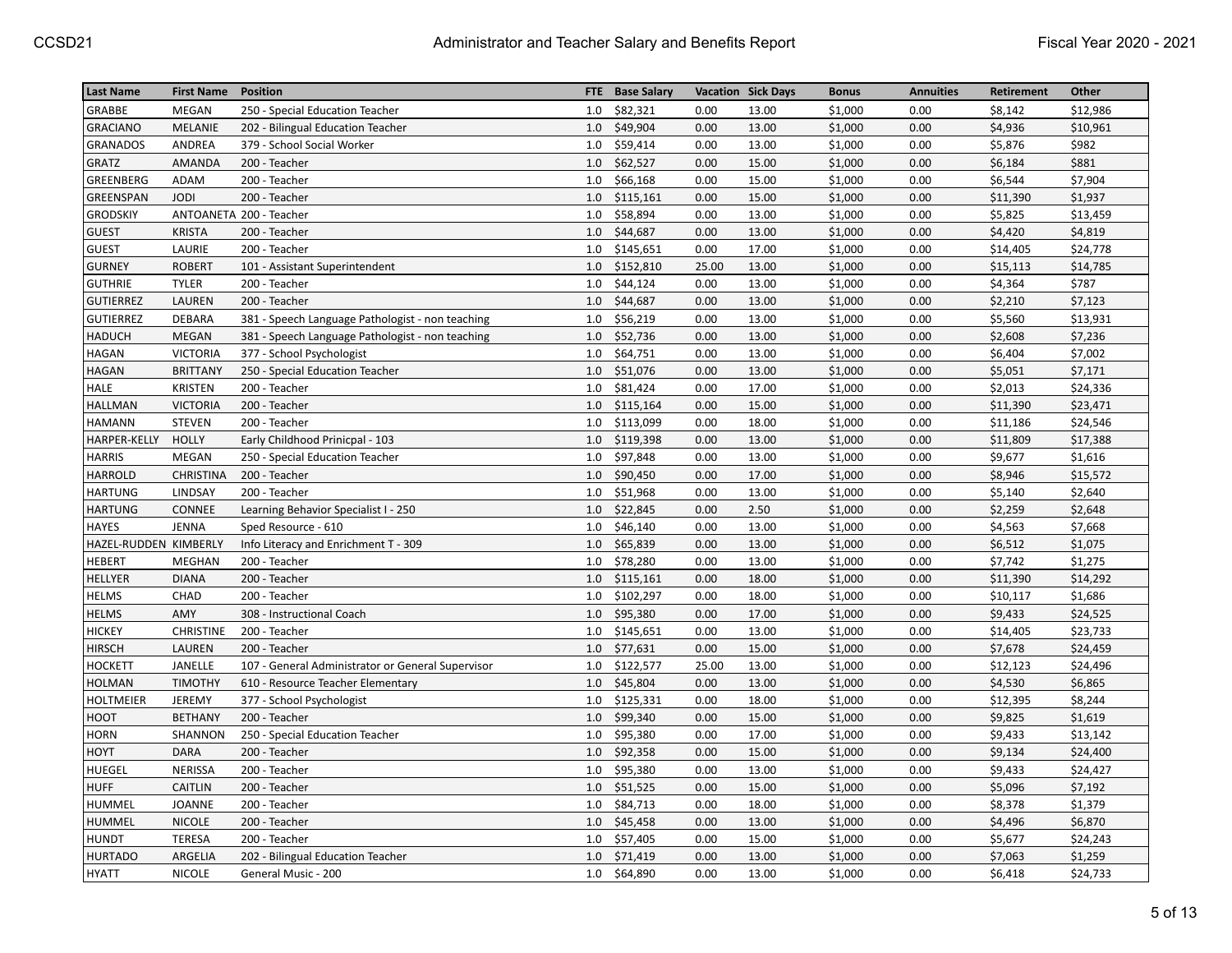| <b>Last Name</b> | <b>First Name</b> | <b>Position</b>                                  | <b>FTE</b> | <b>Base Salary</b> |      | <b>Vacation Sick Days</b> | <b>Bonus</b> | <b>Annuities</b> | Retirement | Other    |
|------------------|-------------------|--------------------------------------------------|------------|--------------------|------|---------------------------|--------------|------------------|------------|----------|
| <b>ILLY</b>      | <b>ANITA</b>      | 200 - Teacher                                    | 1.0        | \$61,839           | 0.00 | 15.00                     | \$1,000      | 0.00             | \$6,116    | \$24,216 |
| <b>INMAN</b>     | ANGELLA           | 381 - Speech Language Pathologist - non teaching | 0.5        | \$30,434           | 0.00 | 13.00                     | \$1,000      | 0.00             | \$3,010    | \$520    |
| <b>INMON</b>     | AMY               | 200 - Teacher                                    | 1.0        | \$122,349          | 0.00 | 17.00                     | \$1,000      | 0.00             | \$10,043   | \$24,590 |
| ISLA             | <b>KRISTIN</b>    | 200 - Teacher                                    | 1.0        | \$88,848           | 0.00 | 15.00                     | \$1,000      | 0.00             | \$8,787    | \$1,446  |
| <b>ITZKOWITZ</b> | <b>BRYAN</b>      | 200 - Teacher                                    | 1.0        | \$91,401           | 0.00 | 18.00                     | \$1,000      | 0.00             | \$1,808    | \$20,818 |
| JACK             | PENELOPE          | 200 - Teacher                                    | 1.0        | \$113,642          | 0.00 | 18.00                     | \$1,000      | 0.00             | \$11,239   | \$24,534 |
| <b>JACOBS</b>    | <b>MELISSA</b>    | 200 - Teacher                                    | 1.0        | \$97,848           | 0.00 | 17.00                     | \$1,000      | 0.00             | \$9,677    | \$1,606  |
| <b>JAIMES</b>    | RENATA            | 202 - Bilingual Education Teacher                | 1.0        | \$68,662           | 0.00 | 15.00                     | \$1,000      | 0.00             | \$6,791    | \$23,543 |
| JAUREGUI         | SANDY             | 202 - Bilingual Education Teacher                | 1.0        | \$67,521           | 0.00 | 13.00                     | \$1,000      | 0.00             | \$6,678    | \$14,032 |
| <b>JIMENEZ</b>   | <b>DULCE</b>      | 250 - Special Education Teacher                  | 1.0        | \$42,735           | 0.00 | 13.00                     | \$1,000      | 0.00             | \$4,227    | \$6,865  |
| <b>JIMENEZ</b>   | <b>IVELISSE</b>   | 202 - Bilingual Education Teacher                | 1.0        | \$67,696           | 0.00 | 13.00                     | \$1,000      | 0.00             | \$6,695    | \$8,562  |
| <b>JIMENEZ</b>   | LILIANA           | 202 - Bilingual Education Teacher                | 1.0        | \$77,012           | 0.00 | 15.00                     | \$1,000      | 0.00             | \$7,617    | \$19,701 |
| <b>JIMENEZ</b>   | CRYSTAL           | 103 - Principal                                  | 1.0        | \$115,000          | 0.00 | 13.00                     | \$1,000      | 0.00             | \$11,374   | \$22,935 |
| <b>JOHNSON</b>   | COLLEEN           | 610 - Resource Teacher Elementary                | 1.0        | \$111,797          | 0.00 | 17.00                     | \$1,000      | 0.00             | \$11,057   | \$24,532 |
| YOL              | CATHERINE         | 104 - Assistant Principal                        | 1.0        | \$119,136          | 0.00 | 13.00                     | \$1,000      | 0.00             | \$11,783   | \$13,292 |
| JOYCE            | <b>KATRINA</b>    | 308 - Instructional Coach                        | 1.0        | \$60,170           | 0.00 | 15.00                     | \$1,000      | 0.00             | \$5,951    | \$1,128  |
| KAINUMA          | <b>KRYSTINA</b>   | 200 - Teacher                                    | 1.0        | \$45,778           | 0.00 | 13.00                     | \$1,000      | 0.00             | \$4,527    | \$749    |
| <b>KAISER</b>    | <b>KRISTI</b>     | 200 - Teacher                                    | 1.0        | \$93,197           | 0.00 | 13.00                     | \$1,000      | 0.00             | \$9,217    | \$1,515  |
| KALINOWSKI       | JAIMIE            | 200 - Teacher                                    | 1.0        | \$95,380           | 0.00 | 13.00                     | \$1,000      | 0.00             | \$9,433    | \$1,554  |
| KALINOWSKI       | VALERIE           | 200 - Teacher                                    | 1.0        | \$92,358           | 0.00 | 13.00                     | \$1,000      | 0.00             | \$9,134    | \$1,569  |
| <b>KAUFMAN</b>   | <b>EMILY</b>      | 377 - School Psychologist                        | 1.0        | \$64,753           | 0.00 | 13.00                     | \$1,000      | 0.00             | \$6,404    | \$6,993  |
| KELLERMANN       | <b>BETH</b>       | 200 - Teacher                                    | 1.0        | \$90,450           | 0.00 | 15.00                     | \$1,000      | 0.00             | \$8,946    | \$1,474  |
| KELLY            | <b>COLLEEN</b>    | 250 - Special Education Teacher                  | 1.0        | \$49,704           | 0.00 | 13.00                     | \$1,000      | 0.00             | \$4,916    | \$7,430  |
| KELLY            | LAURA             | 610 - Resource Teacher Elementary                | 1.0        | \$121,360          | 0.00 | 17.00                     | \$1,000      | 0.00             | \$12,003   | \$15,539 |
| <b>KENNEY</b>    | <b>MEGAN</b>      | 379 - School Social Worker                       | 1.0        | \$61,345           | 0.00 | 13.00                     | \$1,000      | 0.00             | \$6,067    | \$7,574  |
| KESSLER          | ELIZABETH         | 610 - Resource Teacher Elementary                | 1.0        | \$89,642           | 0.00 | 17.00                     | \$1,000      | 0.00             | \$8,866    | \$8,017  |
| <b>KING</b>      | <b>JENNIFER</b>   | 200 - Teacher                                    | 1.0        | \$60,168           | 0.00 | 15.00                     | \$1,000      | 0.00             | \$1,964    | \$7,821  |
| <b>KISKINOV</b>  | <b>KRISTIAN</b>   | 610 - Resource Teacher Elementary                | 1.0        | \$54,449           | 0.00 | 13.00                     | \$1,000      | 0.00             | \$5,385    | \$7,432  |
| KLIBANER         | MAYA              | 610 - Resource Teacher Elementary                | 1.0        | \$107,513          | 0.00 | 17.00                     | \$1,000      | 0.00             | \$5,317    | \$13,157 |
| <b>KLINE</b>     | SARA              | Sped Resource - 610                              | 1.0        | \$58,786           | 0.00 | 13.00                     | \$1,000      | 0.00             | \$5,814    | \$14,324 |
| <b>KNAPIK</b>    | <b>MICHELE</b>    | 200 - Teacher                                    | 1.0        | \$49,904           | 0.00 | 13.00                     | \$1,000      | 0.00             | \$4,936    | \$836    |
| KNAUTZ           | KATIE             | 610 - Resource Teacher Elementary                | 1.0        | \$88,475           | 0.00 | 13.00                     | \$1,000      | 0.00             | \$8,750    | \$1,445  |
| KNEE             | SUSAN             | 381 - Speech Language Pathologist - non teaching | 1.0        | \$122,349          | 0.00 | 17.00                     | \$1,000      | 0.00             | \$12,100   | \$23,571 |
| KNUTH            | <b>DANA</b>       | 200 - Teacher                                    | 1.0        | \$85,312           | 0.00 | 13.00                     | \$1,000      | 0.00             | \$8,437    | \$14,132 |
| KNUTH            | KIMBERLY          | 200 - Teacher                                    | 1.0        | \$97,848           | 0.00 | 15.00                     | \$1,000      | 0.00             | \$9,677    | \$24,436 |
| KOHL             | AMY               | 200 - Teacher                                    | 1.0        | \$69,794           | 0.00 | 13.00                     | \$1,000      | 0.00             | \$6,903    | \$23,223 |
| KONOPACKI        | <b>GRACIELA</b>   | 200 - Teacher                                    | 1.0        | \$97,848           | 0.00 | 15.00                     | \$1,000      | 0.00             | \$9,677    | \$24,433 |
| KORUS            | <b>MARGIE</b>     | Elementary Self Contained K-5 - 200              | 1.0        | \$70,959           | 0.00 | 17.00                     | \$1,000      | 0.00             | \$7,018    | \$7,540  |
| KOSACZ           | <b>NATALKA</b>    | 200 - Teacher                                    | 1.0        | \$82,321           | 0.00 | 17.00                     | \$1,000      | 0.00             | \$8,142    | \$12,946 |
| KOSYDAR          | <b>VICTORIA</b>   | 200 - Teacher                                    | 1.0        | \$71,079           | 0.00 | 13.00                     | \$1,000      | 0.00             | \$7,030    | \$24,264 |
| KOVALEVA         | YEVGENIYA         | 610 - Resource Teacher Elementary                | 1.0        | \$121,360          | 0.00 | 18.00                     | \$1,000      | 0.00             | \$12,003   | \$9,936  |
| KOZIKOWSKA       | LUIZA             | 377 - School Psychologist                        | 1.0        | \$70,065           | 0.00 | 13.00                     | \$1,000      | 0.00             | \$1,386    | \$7,046  |
| <b>KRAMER</b>    | <b>ROCHELLE</b>   | 610 - Resource Teacher Elementary                | 1.0        | \$65,839           | 0.00 | 13.00                     | \$1,000      | 0.00             | \$6,512    | \$7,400  |
| <b>KRUEGER</b>   | <b>JULIE</b>      | 104 - Assistant Principal                        | 1.0        | \$92,000           | 0.00 | 13.00                     | \$1,000      | 0.00             | \$9,099    | \$1,594  |
| <b>KRUEGER</b>   |                   | MARGARET 610 - Resource Teacher Elementary       | 1.0        | \$115,161          | 0.00 | 18.00                     | \$1,000      | 0.00             | \$11,390   | \$8,190  |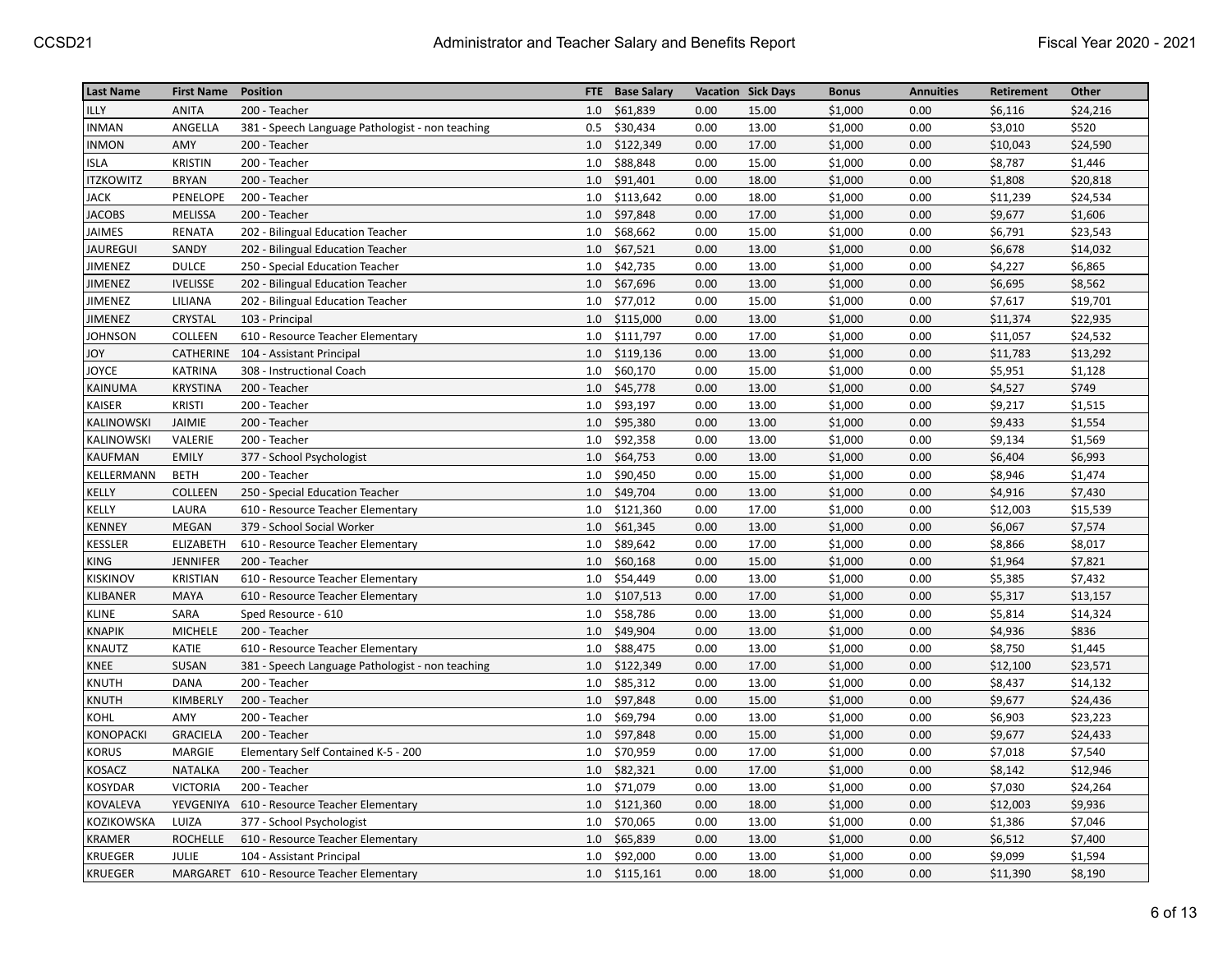| <b>Last Name</b>    | <b>First Name</b> | <b>Position</b>                            |     | FTE Base Salary | <b>Vacation Sick Days</b> |       | <b>Bonus</b> | <b>Annuities</b> | <b>Retirement</b> | Other    |
|---------------------|-------------------|--------------------------------------------|-----|-----------------|---------------------------|-------|--------------|------------------|-------------------|----------|
| KUHLMAN             | <b>BENJAMIN</b>   | 200 - Teacher                              | 1.0 | \$87,670        | 0.00                      | 18.00 | \$1,000      | 0.00             | \$8,671           | \$23,362 |
| KULMAKORPI          | <b>MAARIT</b>     | 202 - Bilingual Education Teacher          | 1.0 | \$67,607        | 0.00                      | 13.00 | \$1,000      | 0.00             | \$6,686           | \$20,677 |
| KUZMANIC            | KELLIE            | 200 - Teacher                              | 1.0 | \$48,934        | 0.00                      | 13.00 | \$1,000      | 0.00             | \$4,840           | \$7,490  |
| LAGUNAS             | JENNY             | 308 - Instructional Coach                  | 1.0 | \$79,214        | 0.00                      | 15.00 | \$1,000      | 0.00             | \$7,834           | \$5,088  |
| LAKHANI             | NARMEEN           | 250 - Special Education Teacher            | 1.0 | \$44,124        | 0.00                      | 13.00 | \$1,000      | 0.00             | \$4,364           | \$7,169  |
| LAMBERT             | <b>ALANNA</b>     | 610 - Resource Teacher Elementary          | 1.0 | \$92,358        | 0.00                      | 13.00 | \$1,000      | 0.00             | \$9,134           | \$1,591  |
| LAMBERT             | SHANNON           | 200 - Teacher                              | 1.0 | \$97,848        | 0.00                      | 13.00 | \$1,000      | 0.00             | \$9,677           | \$24,433 |
| LANDIN              | <b>JOANNA</b>     | 202 - Bilingual Education Teacher          | 1.0 | \$102,297       | 0.00                      | 15.00 | \$1,000      | 0.00             | \$10,117          | \$14,091 |
| LAPETINO            |                   | CHRISTOPHEI 306 - Curriculum Specialist    | 1.0 | \$110,969       | 0.00                      | 13.00 | \$1,000      | 0.00             | \$10,975          | \$8,241  |
| LASSELLE            | <b>NICOLE</b>     | English as a Second Language - 203         | 1.0 | \$42,735        | 0.00                      | 13.00 | \$1,000      | 0.00             | \$4,227           | \$1,202  |
| LATTANZI            | <b>CELESTE</b>    | Explo CCC - 200                            | 1.0 | \$63,766        | 0.00                      | 13.00 | \$1,000      | 0.00             | \$6,307           | \$7,753  |
| LAVIDAS             | <b>HOLLY</b>      | 200 - Teacher                              | 1.0 | \$92,358        | 0.00                      | 18.00 | \$1,000      | 0.00             | \$9,134           | \$14,230 |
| LEE                 | <b>HANNA</b>      | 203 - English as a Second Language Teacher | 1.0 | \$44,124        | 0.00                      | 13.00 | \$1,000      | 0.00             | \$4,364           | \$6,861  |
| <b>LEE</b>          | <b>SUN HEE</b>    | 200 - Teacher                              | 1.0 | \$60,870        | 0.00                      | 13.00 | \$1,000      | 0.00             | \$6,020           | \$6,970  |
| LEVINE              | <b>MARK</b>       | 250 - Special Education Teacher            | 1.0 | \$44,124        | 0.00                      | 13.00 | \$1,000      | 0.00             | \$4,364           | \$4,592  |
| LIBIT               | ANN               | 200 - Teacher                              | 1.0 | \$121,360       | 0.00                      | 18.00 | \$1,000      | 0.00             | \$12,003          | \$1,968  |
| LIFSHEETZ           | MILENA            | 202 - Bilingual Education Teacher          | 1.0 | \$82,254        | 0.00                      | 18.00 | \$1,000      | 0.00             | \$8,135           | \$8,670  |
| <b>LIGHTFOOT</b>    | <b>LYNN</b>       | 374 - School Nurse                         | 1.0 | \$67,076        | 0.00                      | 15.00 | \$1,000      | 0.00             | \$6,634           | \$7,890  |
| LINDHOLM            | KASSIDY           | 379 - School Social Worker                 | 1.0 | \$94,288        | 0.00                      | 13.00 | \$1,000      | 0.00             | \$9,325           | \$8,054  |
| LIRO                | ANNETTE           | 203 - English as a Second Language Teacher | 1.0 | \$78,300        | 0.00                      | 15.00 | \$1,000      | 0.00             | \$7,744           | \$1,369  |
| LOEHDE              | <b>RENEE</b>      | 203 - English as a Second Language Teacher | 1.0 | \$111,797       | 0.00                      | 15.00 | \$1,000      | 0.00             | \$11,057          | \$23,507 |
| LOERZEL             | <b>JAMES</b>      | Psychologist - 377                         | 1.0 | \$82,000        | 0.00                      | 13.00 | \$1,000      | 0.00             | \$8,110           | \$9,532  |
| LOMBARDO            | MATTHEW           | 103 - Principal                            | 1.0 | \$125,563       | 0.00                      | 13.00 | \$1,000      | 0.00             | \$12,418          | \$24,741 |
| LONG                | ADAM              | 200 - Teacher                              | 1.0 | \$90,450        | 0.00                      | 13.00 | \$1,000      | 0.00             | \$8,946           | \$8,009  |
| LONG                | JULIE             | 200 - Teacher                              | 1.0 | \$93,197        | 0.00                      | 13.00 | \$1,000      | 0.00             | \$9,217           | \$24,387 |
| LOOS                | <b>NICHOLAS</b>   | 200 - Teacher                              | 1.0 | \$49,898        | 0.00                      | 15.00 | \$1,000      | 0.00             | \$4,935           | \$23,027 |
| LOPEZ               | <b>ALFONSO</b>    | 200 - Teacher                              | 1.0 | \$73,936        | 0.00                      | 15.00 | \$1,000      | 0.00             | \$2,413           | \$23,249 |
| LUBASH              | <b>DENNIS</b>     | 200 - Teacher                              | 1.0 | \$94,288        | 0.00                      | 18.00 | \$1,000      | 0.00             | \$9,325           | \$24,465 |
| LUCIER              | <b>TRACY</b>      | 200 - Teacher                              | 1.0 | \$102,297       | 0.00                      | 15.00 | \$1,000      | 0.00             | \$10,117          | \$23,431 |
| <b>MAGNANI</b>      |                   | SAMANTHA 250 - Special Education Teacher   | 1.0 | \$42,735        | 0.00                      | 13.00 | \$1,000      | 0.00             | \$4,227           | \$700    |
| MAJKA               | <b>JENNIFER</b>   | 203 - English as a Second Language Teacher | 1.0 | \$5,213         | 0.00                      | 0.00  | \$1,000      | 0.00             | \$516             | \$85     |
| <b>MALARTSIK</b>    | LAUREN            | 200 - Teacher                              | 1.0 | \$65,839        | 0.00                      | 13.00 | \$1,000      | 0.00             | \$5,925           | \$23,083 |
| <b>MALONEY</b>      | <b>MARY</b>       | 306 - Curriculum Specialist                | 1.0 | \$106,606       | 0.00                      | 13.00 | \$1,000      | 0.00             | \$10,543          | \$22,933 |
| MALOVANCE           | ANDREW            | 200 - Teacher                              | 1.0 | \$70,016        | 0.00                      | 18.00 | \$1,000      | 0.00             | \$6,925           | \$1,264  |
| MANTELL             | <b>CHRISTINE</b>  | 200 - Teacher                              | 1.0 | \$95,380        | 0.00                      | 15.00 | \$1,000      | 0.00             | \$9,433           | \$20,819 |
| <b>MANTONYA</b>     | <b>MICHELLE</b>   | Core 6th Grade - 200                       | 1.0 | \$30,724        | 0.00                      | 13.00 | \$1,000      | 0.00             | \$3,039           | \$3,136  |
| <b>MARCOTTE</b>     | <b>VIRNA</b>      | 202 - Bilingual Education Teacher          | 1.0 | \$102,297       | 0.00                      | 17.00 | \$1,000      | 0.00             | \$10,117          | \$14,247 |
| <b>MARGARITIS</b>   | <b>ELAINE</b>     | 200 - Teacher                              | 1.0 | \$110,691       | 0.00                      | 18.00 | \$1,000      | 0.00             | \$10,947          | \$14,397 |
| <b>MARICONDA</b>    | MELISSA           | 250 - Special Education Teacher            | 1.0 | \$60,870        | 0.00                      | 13.00 | \$1,000      | 0.00             | \$6,020           | \$14,912 |
| <b>MARLOWE</b>      | LOREN             | 200 - Teacher                              | 1.0 | \$60,415        | 0.00                      | 15.00 | \$1,000      | 0.00             | \$5,975           | \$986    |
| <b>MARTENS</b>      | <b>MORGAN</b>     | Core 8th Grade - 200                       | 1.0 | \$47,639        | 0.00                      | 13.00 | \$1,000      | 0.00             | \$4,712           | \$7,676  |
| MARTIN SOLER BLANCA |                   | 200 - Teacher                              | 1.0 | \$45,558        | 0.00                      | 13.00 | \$1,000      | 0.00             | \$4,506           | \$7,302  |
| <b>MARTINEZ</b>     | <b>GRECIA</b>     | 200 - Teacher                              | 1.0 | \$44,027        | 0.00                      | 13.00 | \$1,000      | 0.00             | \$4,354           | \$7,128  |
| <b>MARTINEZ</b>     | KARLA             | 379 - School Social Worker                 | 1.0 | \$59,414        | 0.00                      | 13.00 | \$1,000      | 0.00             | \$5,876           | \$7,233  |
| <b>MARTINEZ</b>     | <b>JESSICA</b>    | 200 - Teacher                              | 1.0 | \$52,955        | 0.00                      | 13.00 | \$1,000      | 0.00             | \$5,237           | \$7,943  |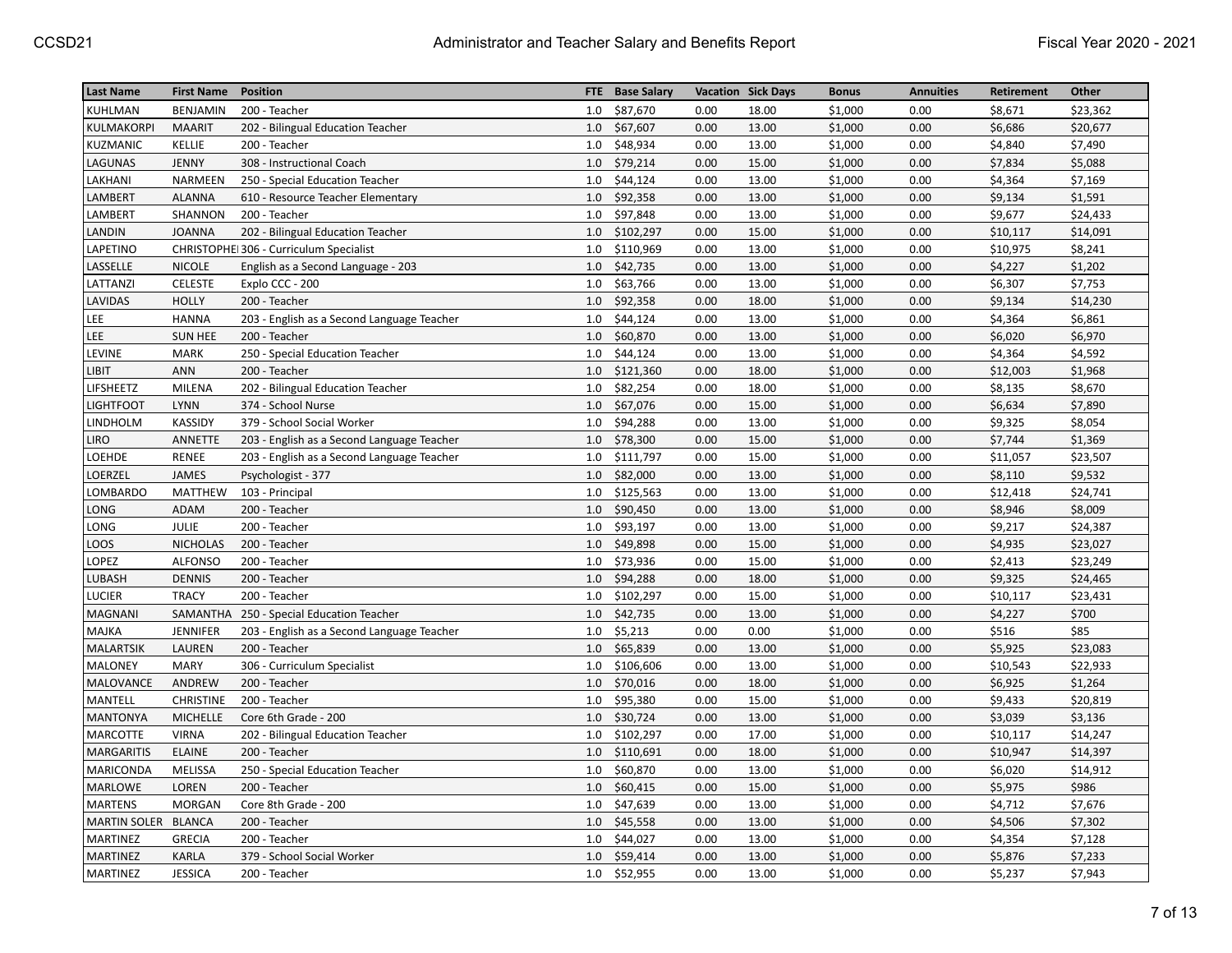| <b>Last Name</b>     | <b>First Name</b> | <b>Position</b>                                  | FTE. | <b>Base Salary</b> | <b>Vacation Sick Days</b> |       | <b>Bonus</b> | <b>Annuities</b> | Retirement | Other    |
|----------------------|-------------------|--------------------------------------------------|------|--------------------|---------------------------|-------|--------------|------------------|------------|----------|
| <b>MARTINEZ</b>      | RAQUEL            | 381 - Speech Language Pathologist - non teaching | 1.0  | \$91,401           | 0.00                      | 17.00 | \$1,000      | 0.00             | \$9,040    | \$8,144  |
| MARTINEZ SORI/ MARIA |                   | 202 - Bilingual Education Teacher                | 1.0  | \$66,037           | 0.00                      | 15.00 | \$1,000      | 0.00             | \$6,531    | \$23,210 |
| MASCIOPINTO JOYCE    |                   | 610 - Resource Teacher Elementary                | 1.0  | \$67,163           | 0.00                      | 15.00 | \$1,000      | 0.00             | \$6,642    | \$24,210 |
| <b>MASON</b>         | <b>CLAIRE</b>     | 200 - Teacher                                    | 1.0  | \$56,108           | 0.00                      | 15.00 | \$1,000      | 0.00             | \$5,549    | \$7,794  |
| <b>MASON</b>         | LAURIE            | 202 - Bilingual Education Teacher                | 1.0  | \$115,161          | 0.00                      | 15.00 | \$1,000      | 0.00             | \$11,390   | \$23,516 |
| MASSARSKY            | <b>JULIE</b>      | 200 - Teacher                                    | 1.0  | \$68,842           | 0.00                      | 13.00 | \$1,000      | 0.00             | \$6,809    | \$7,893  |
| MASSIER              | SARA              | 200 - Teacher                                    | 1.0  | \$95,380           | 0.00                      | 13.00 | \$1,000      | 0.00             | \$9,433    | \$24,417 |
| MAY                  | <b>HELENE</b>     | 203 - English as a Second Language Teacher       | 1.0  | \$121,360          | 0.00                      | 18.00 | \$1,000      | 0.00             | \$12,003   | \$8,202  |
| MCCALL-ALIP          | AMY               | 200 - Teacher                                    | 1.0  | \$111,797          | 0.00                      | 13.00 | \$1,000      | 0.00             | \$11,057   | \$23,513 |
| <b>MCCANN</b>        | MEGAN             | 203 - English as a Second Language Teacher       | 1.0  | \$74,539           | 0.00                      | 15.00 | \$1,000      | 0.00             | \$7,372    | \$7,382  |
| <b>MCGANN</b>        | ELIZABETH         | 200 - Teacher                                    | 1.0  | \$78,354           | 0.00                      | 13.00 | \$1,000      | 0.00             | \$7,749    | \$14,115 |
| <b>MCKENNA</b>       | JILLIAN           | 200 - Teacher                                    | 1.0  | \$93,197           | 0.00                      | 17.00 | \$1,000      | 0.00             | \$9,217    | \$24,414 |
| MCLENAGHAN           | <b>MELISSA</b>    | 200 - Teacher                                    | 1.0  | \$95,380           | 0.00                      | 13.00 | \$1,000      | 0.00             | \$9,433    | \$24,409 |
| <b>MEEHAN</b>        | MEAGHAN           | Social Worker - 379                              | 1.0  | \$49,373           | 0.00                      | 13.00 | \$1,000      | 0.00             | \$4,883    | \$7,101  |
| MEIRIN               | <b>ALEX</b>       | 377 - School Psychologist                        | 1.0  | \$92,541           | 0.00                      | 17.00 | \$1,000      | 0.00             | \$9,152    | \$23,367 |
| <b>MELE</b>          | <b>CLAUDINE</b>   | 200 - Teacher                                    | 1.0  | \$122,349          | 0.00                      | 17.00 | \$1,000      | 0.00             | \$12,100   | \$1,986  |
| <b>MENDOZA</b>       | SARAH             | 250 - Special Education Teacher                  | 1.0  | \$94,288           | 0.00                      | 17.00 | \$1,000      | 0.00             | \$9,325    | \$13,121 |
| <b>MERCADO</b>       | <b>CYNTHIA</b>    | 308 - Instructional Coach                        | 1.0  | \$97,848           | 0.00                      | 18.00 | \$1,000      | 0.00             | \$9,677    | \$14,433 |
| MERRILL              | <b>MEAGAN</b>     | 200 - Teacher                                    | 1.0  | \$90,450           | 0.00                      | 15.00 | \$1,000      | 0.00             | \$8,946    | \$1,479  |
| <b>MEYER</b>         |                   | ROSEMARIE Assistant Sup for Curriculum & - 101   | 1.0  | \$176,389          | 25.00                     | 13.00 | \$1,000      | 0.00             | \$17,445   | \$9,350  |
| MICHALSKI            | <b>MARY</b>       | 200 - Teacher                                    | 1.0  | \$93,197           | 0.00                      | 17.00 | \$1,000      | 0.00             | \$9,217    | \$1,516  |
| MILLER               | ANN               | 379 - School Social Worker                       | 1.0  | \$91,403           | 0.00                      | 15.00 | \$1,000      | 0.00             | \$9,040    | \$1,496  |
| <b>MILLER</b>        | KIMBERLY          | 309 - Library Information Specialist             | 1.0  | \$93,197           | 0.00                      | 13.00 | \$1,000      | 0.00             | \$9,217    | \$1,617  |
| <b>MILLS</b>         | SANDY             | 200 - Teacher                                    | 1.0  | \$94,288           | 0.00                      | 17.00 | \$1,000      | 0.00             | \$9,325    | \$1,551  |
| MONTALBANO           | JULIE             | 200 - Teacher                                    | 1.0  | \$87,495           | 0.00                      | 15.00 | \$1,000      | 0.00             | \$8,653    | \$1,426  |
| MONTELONGO CHERYL    |                   | 377 - School Psychologist                        | 1.0  | \$73,450           | 0.00                      | 13.00 | \$1,000      | 0.00             | \$7,264    | \$7,427  |
| <b>MOORE</b>         | LISA              | 200 - Teacher                                    | 1.0  | \$95,380           | 0.00                      | 15.00 | \$1,000      | 0.00             | \$9,433    | \$23,385 |
| <b>MORAN</b>         | <b>VICKI</b>      | 610 - Resource Teacher Elementary                | 1.0  | \$85,319           | 0.00                      | 13.00 | \$1,000      | 0.00             | \$8,438    | \$23,334 |
| <b>MORIN</b>         | CARMEN            | 202 - Bilingual Education Teacher                | 1.0  | \$97,820           | 0.00                      | 13.00 | \$1,000      | 0.00             | \$9,675    | \$14,245 |
| MORROW-SOTO JULIE    |                   | English as a Second Language - 203               | 1.0  | \$56,334           | 0.00                      | 13.00 | \$1,000      | 0.00             | \$5,571    | \$886    |
| <b>MULLEN</b>        | AMY               | 200 - Teacher                                    | 1.0  | \$102,297          | 0.00                      | 17.00 | \$1,000      | 0.00             | \$10,117   | \$1,662  |
| <b>MURDOCK</b>       | <b>KARA</b>       | Elementary Self Contained K-5 - 200              | 1.0  | \$84,802           | 0.00                      | 13.00 | \$1,000      | 0.00             | \$8,387    | \$1,572  |
| <b>MURPHY</b>        | <b>JOAN</b>       | Psychologist - 377                               | 1.0  | \$76,581           | 0.00                      | 13.00 | \$1,000      | 0.00             | \$7,574    | \$1,292  |
| <b>MURRAY</b>        | JAIME             | 200 - Teacher                                    | 1.0  | \$97,848           | 0.00                      | 13.00 | \$1,000      | 0.00             | \$9,677    | \$23,414 |
| <b>MURTAGH</b>       | ERIN              | 200 - Teacher                                    | 1.0  | \$72,614           | 0.00                      | 13.00 | \$1,000      | 0.00             | \$7,182    | \$7,824  |
| MUZIKANT             | <b>ELLINA</b>     | 203 - English as a Second Language Teacher       | 1.0  | \$64,168           | 0.00                      | 13.00 | \$1,000      | 0.00             | \$6,346    | \$14,120 |
| <b>MYERS JR</b>      | <b>LOUIE</b>      | 200 - Teacher                                    | 1.0  | \$79,630           | 0.00                      | 18.00 | \$1,000      | 0.00             | \$7,875    | \$1,361  |
| <b>NARVE</b>         | SUSAN             | 200 - Teacher                                    | 1.0  | \$134,606          | 0.00                      | 18.00 | \$1,000      | 0.00             | \$13,313   | \$2,182  |
| <b>NAUERT</b>        | ELIZABETH         | 200 - Teacher                                    | 1.0  | \$65,074           | 0.00                      | 13.00 | \$1,000      | 0.00             | \$6,436    | \$4,045  |
| NAVARRETE            | ADRIANA           | 202 - Bilingual Education Teacher                | 1.0  | \$94,437           | 0.00                      | 13.00 | \$1,000      | 0.00             | \$9,340    | \$7,965  |
| <b>NAYVELT</b>       | ELEANOR           | 202 - Bilingual Education Teacher                | 1.0  | \$131,115          | 0.00                      | 17.00 | \$1,000      | 0.00             | \$12,967   | \$24,717 |
| <b>NELSON</b>        | <b>NICOLE</b>     | 202 - Bilingual Education Teacher                | 1.0  | \$90,450           | 0.00                      | 15.00 | \$1,000      | 0.00             | \$8,946    | \$1,477  |
| <b>NELSON</b>        | <b>STEPHEN</b>    | Elementary Self Contained K-5 - 200              | 1.0  | \$33,686           | 0.00                      | 13.00 | \$1,000      | 0.00             | \$3,332    | \$6,398  |
| <b>NEMCEK</b>        | JULIA             | 309 - Library Information Specialist             | 1.0  | \$121,360          | 0.00                      | 15.00 | \$1,000      | 0.00             | \$12,003   | \$23,566 |
| <b>NEMEC</b>         | SHANNON           | 200 - Teacher                                    | 1.0  | \$89,946           | 0.00                      | 15.00 | \$1,000      | 0.00             | \$8,896    | \$24,394 |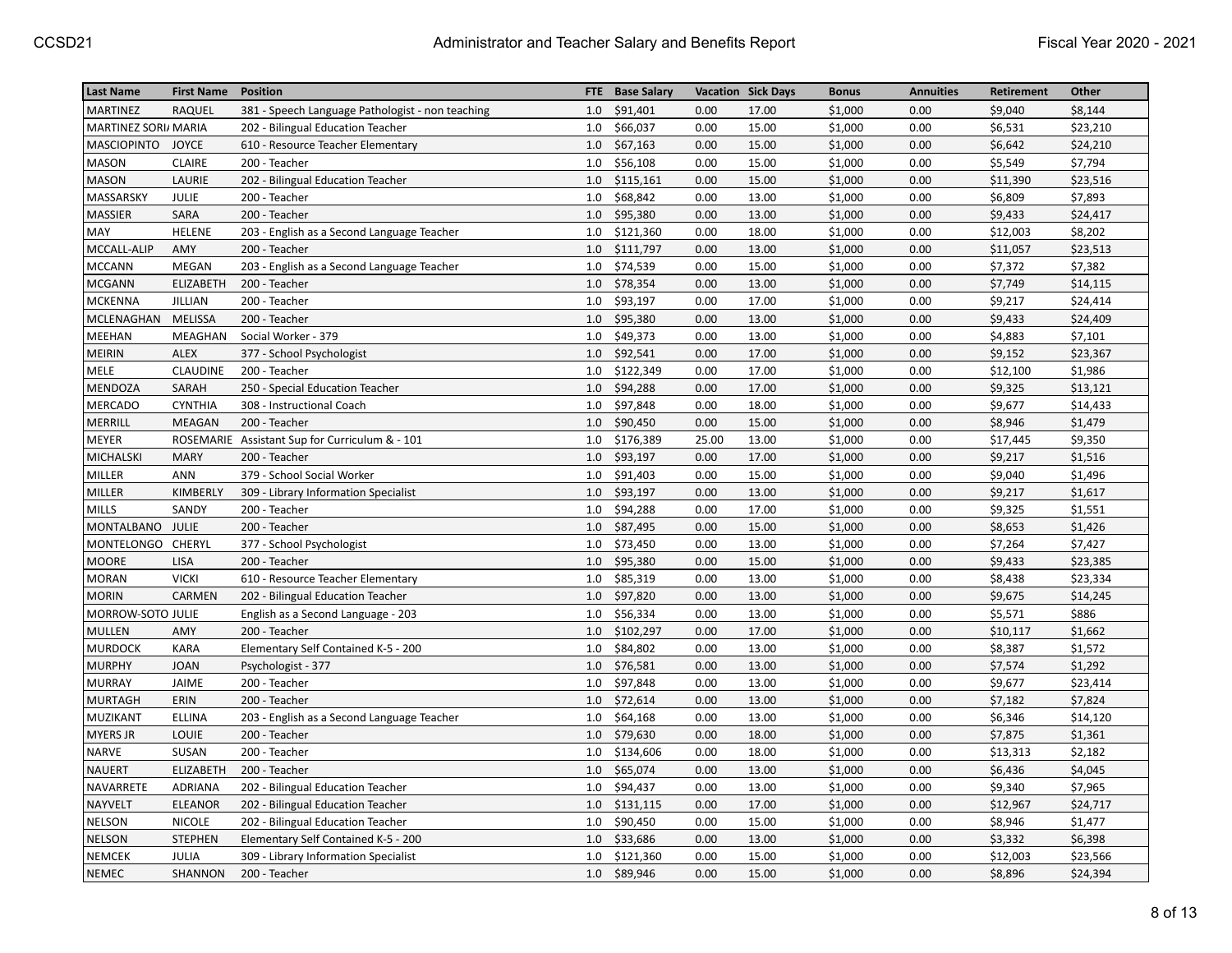| <b>Last Name</b>      | <b>First Name</b> | Position                                                   |     | FTE Base Salary |      | <b>Vacation Sick Days</b> | <b>Bonus</b> | <b>Annuities</b> | Retirement | Other    |
|-----------------------|-------------------|------------------------------------------------------------|-----|-----------------|------|---------------------------|--------------|------------------|------------|----------|
| NETZEL                |                   | ANASTASIA 103 - Principal                                  | 1.0 | \$115,000       | 0.00 | 13.00                     | \$1,000      | 0.00             | \$11,374   | \$21,510 |
| <b>NEUMANN</b>        | <b>VERNA</b>      | 610 - Resource Teacher Elementary                          | 1.0 | \$81,509        | 0.00 | 13.00                     | \$1,000      | 0.00             | \$8,061    | \$14,106 |
| NEWMARK               | <b>MELISSA</b>    | 200 - Teacher                                              | 1.0 | \$84,690        | 0.00 | 13.00                     | \$1,000      | 0.00             | \$8,376    | \$1,385  |
| <b>NICHOLS</b>        |                   | CONSTANCE 381 - Speech Language Pathologist - non teaching | 1.0 | \$102,297       | 0.00 | 13.00                     | \$1,000      | 0.00             | \$10,117   | \$1,646  |
| NICHOLSON-BER MARY    |                   | Elementary Self Contained K-5 - 200                        | 1.0 | \$149,893       | 0.00 | 18.00                     | \$1,000      | 0.00             | \$14,825   | \$15,131 |
| NIEMI                 | SHANNON           | CSN - 374                                                  | 1.0 | \$9,315         | 0.00 | 13.00                     | \$1,000      | 0.00             | \$921      | \$145    |
| <b>NOLAN</b>          | ASHLEY            | 250 - Special Education Teacher                            | 1.0 | \$60,125        | 0.00 | 15.00                     | \$1,000      | 0.00             | \$5,946    | \$7,944  |
| NORMYLE               | <b>CARYN</b>      | 200 - Teacher                                              | 1.0 | \$111,797       | 0.00 | 18.00                     | \$1,000      | 0.00             | \$11,057   | \$13,120 |
| NOVAK                 |                   | KATHARINA 200 - Teacher                                    | 1.0 | \$115,161       | 0.00 | 18.00                     | \$1,000      | 0.00             | \$11,390   | \$15,807 |
| <b>OBERMAN</b>        | RICHARD           | 200 - Teacher                                              | 1.0 | \$126,512       | 0.00 | 18.00                     | \$1,000      | 0.00             | \$12,512   | \$2,051  |
| OBERMAN               | <b>DINA</b>       | 308 - Instructional Coach                                  | 1.0 | \$121,360       | 0.00 | 17.00                     | \$1,000      | 0.00             | \$12,003   | \$24,636 |
| O'BRIEN               | <b>DEIRDRE</b>    | Learning Behavior Specialist I - 250                       | 1.0 | \$47,639        | 0.00 | 28.00                     | \$1,000      | 0.00             | \$4,712    | \$3,552  |
| O'CONNOR              | <b>KATHRYN</b>    | 200 - Teacher                                              | 1.0 | \$63,443        | 0.00 | 13.00                     | \$1,000      | 0.00             | \$6,275    | \$18,930 |
| O'DONNELL             | <b>KEVIN</b>      | 200 - Teacher                                              | 1.0 | \$63,419        | 0.00 | 15.00                     | \$1,000      | 0.00             | \$1,756    | \$7,857  |
| OLSEN                 | <b>KEVIN</b>      | 103 - Principal                                            | 1.0 | \$119,398       | 0.00 | 13.00                     | \$1,000      | 0.00             | \$11,809   | \$2,063  |
| ORLANDO               | <b>CARIN</b>      | 200 - Teacher                                              | 1.0 | \$88,361        | 0.00 | 18.00                     | \$1,000      | 0.00             | \$2,185    | \$23,347 |
| OS                    | <b>ANTHONY</b>    | 610 - Resource Teacher Elementary                          | 1.0 | \$94,204        | 0.00 | 18.00                     | \$1,000      | 0.00             | \$9,317    | \$9,618  |
| <b>OSTROWSKI</b>      | <b>DOROTA</b>     | 202 - Bilingual Education Teacher                          | 1.0 | \$97,458        | 0.00 | 18.00                     | \$1,000      | 0.00             | \$9,639    | \$9,698  |
| <b>OTERO</b>          | PETRA             | 202 - Bilingual Education Teacher                          | 1.0 | \$121,360       | 0.00 | 13.00                     | \$1,000      | 0.00             | \$12,003   | \$23,550 |
| <b>OUIMETTE</b>       | <b>NICOLE</b>     | 200 - Teacher                                              | 1.0 | \$89,670        | 0.00 | 17.00                     | \$1,000      | 0.00             | \$8,868    | \$8,041  |
| PADZENSKY             | <b>DEBORAH</b>    | 379 - School Social Worker                                 | 1.0 | \$80,666        | 0.00 | 18.00                     | \$1,000      | 0.00             | \$7,978    | \$17,329 |
| PAGANO                | <b>LISA</b>       | 200 - Teacher                                              | 1.0 | \$47,639        | 0.00 | 13.00                     | \$1,000      | 0.00             | \$4,712    | \$23,100 |
| PALUCCI               | RACHAEL           | 250 - Special Education Teacher                            | 1.0 | \$57,969        | 0.00 | 15.00                     | \$1,000      | 0.00             | \$5,733    | \$4,760  |
| PAN                   | JULIA             | 203 - English as a Second Language Teacher                 | 1.0 | \$54,450        | 0.00 | 13.00                     | \$1,000      | 0.00             | \$5,385    | \$22,541 |
| PAPA                  | DANIELLE          | 203 - English as a Second Language Teacher                 | 1.0 | \$42,735        | 0.00 | 13.00                     | \$1,000      | 0.00             | \$4,227    | \$703    |
| <b>PARADISO</b>       | <b>VINCENT</b>    | 200 - Teacher                                              | 1.0 | \$42,735        | 0.00 | 13.00                     | \$1,000      | 0.00             | \$634      | \$6,849  |
| PARK                  | <b>CHRISTINA</b>  | 200 - Teacher                                              | 1.0 | \$67,508        | 0.00 | 13.00                     | \$1,000      | 0.00             | \$6,677    | \$23,192 |
| PARKER                | <b>ALLISON</b>    | 200 - Teacher                                              | 1.0 | \$93,197        | 0.00 | 15.00                     | \$1,000      | 0.00             | \$9,217    | \$12,998 |
| PARKER-ABEL           | PARIS             | 200 - Teacher                                              | 1.0 | \$93,197        | 0.00 | 17.00                     | \$1,000      | 0.00             | \$9,217    | \$1,520  |
| <b>PASTERZ</b>        | MICHAEL           | 200 - Teacher                                              | 1.0 | \$79,207        | 0.00 | 18.00                     | \$1,000      | 0.00             | \$7,834    | \$23,283 |
| <b>PAYNE</b>          | <b>JASON</b>      | English as a Second Language - 203                         | 1.0 | \$39,092        | 0.00 | 13.00                     | \$1,000      | 0.00             | \$3,866    | \$1,061  |
| PEELO JOHNSON JESSICA |                   | 250 - Special Education Teacher                            | 1.0 | \$52,736        | 0.00 | 13.00                     | \$1,000      | 0.00             | \$5,216    | \$7,228  |
| PEREZ                 | LEAH              | 200 - Teacher                                              | 1.0 | \$32,237        | 0.00 | 6.50                      | \$1,000      | 0.00             | \$3,188    | \$543    |
| PEREZ                 | <b>BLANCA</b>     | 202 - Bilingual Education Teacher                          | 1.0 | \$109,558       | 0.00 | 17.00                     | \$1,000      | 0.00             | \$10,835   | \$14,333 |
| PEREZ                 | <b>RICARDO</b>    | 202 - Bilingual Education Teacher                          | 1.0 | \$95,380        | 0.00 | 17.00                     | \$1,000      | 0.00             | \$9,433    | \$24,518 |
| PETERSON              | LUKE              | 200 - Teacher                                              | 1.0 | \$121,360       | 0.00 | 18.00                     | \$1,000      | 0.00             | \$4,801    | \$2,094  |
| PETRO                 | GAIL              | 381 - Speech Language Pathologist - non teaching           | 1.0 | \$94,431        | 0.00 | 15.00                     | \$1,000      | 0.00             | \$9,339    | \$23,387 |
| PICHARDO              | PAOLA             | 202 - Bilingual Education Teacher                          | 1.0 | \$82,927        | 0.00 | 17.00                     | \$1,000      | 0.00             | \$8,202    | \$5,014  |
| PIECUCH               | <b>GREGORY</b>    | 200 - Teacher                                              | 1.0 | \$115,161       | 0.00 | 17.00                     | \$1,000      | 0.00             | \$11,390   | \$24,580 |
| PIERCE                | <b>DAYNA</b>      | 200 - Teacher                                              | 1.0 | \$95,380        | 0.00 | 17.00                     | \$1,000      | 0.00             | \$9,433    | \$24,423 |
| PILLOW                | ABIGAIL           | 250 - Special Education Teacher                            | 1.0 | \$62,555        | 0.00 | 15.00                     | \$1,000      | 0.00             | \$6,187    | \$2,486  |
| PINDRIK               | SARAH             | 308 - Instructional Coach                                  | 1.0 | \$57,811        | 0.00 | 13.00                     | \$1,000      | 0.00             | \$5,718    | \$1,009  |
| PIROGOVSKY            | <b>EVELIN</b>     | 381 - Speech Language Pathologist - non teaching           | 1.0 | \$102,297       | 0.00 | 15.00                     | \$1,000      | 0.00             | \$10,117   | \$23,436 |
| PIZZA                 | KATHLEEN          | English as a Second Language - 203                         | 1.0 | \$101,782       | 0.00 | 18.00                     | \$1,000      | 0.00             | \$10,066   | \$8,013  |
| <b>PLANT</b>          | STEPHANIE         | 200 - Teacher                                              | 1.0 | \$74,098        | 0.00 | 13.00                     | \$1,000      | 0.00             | \$7,328    | \$23,218 |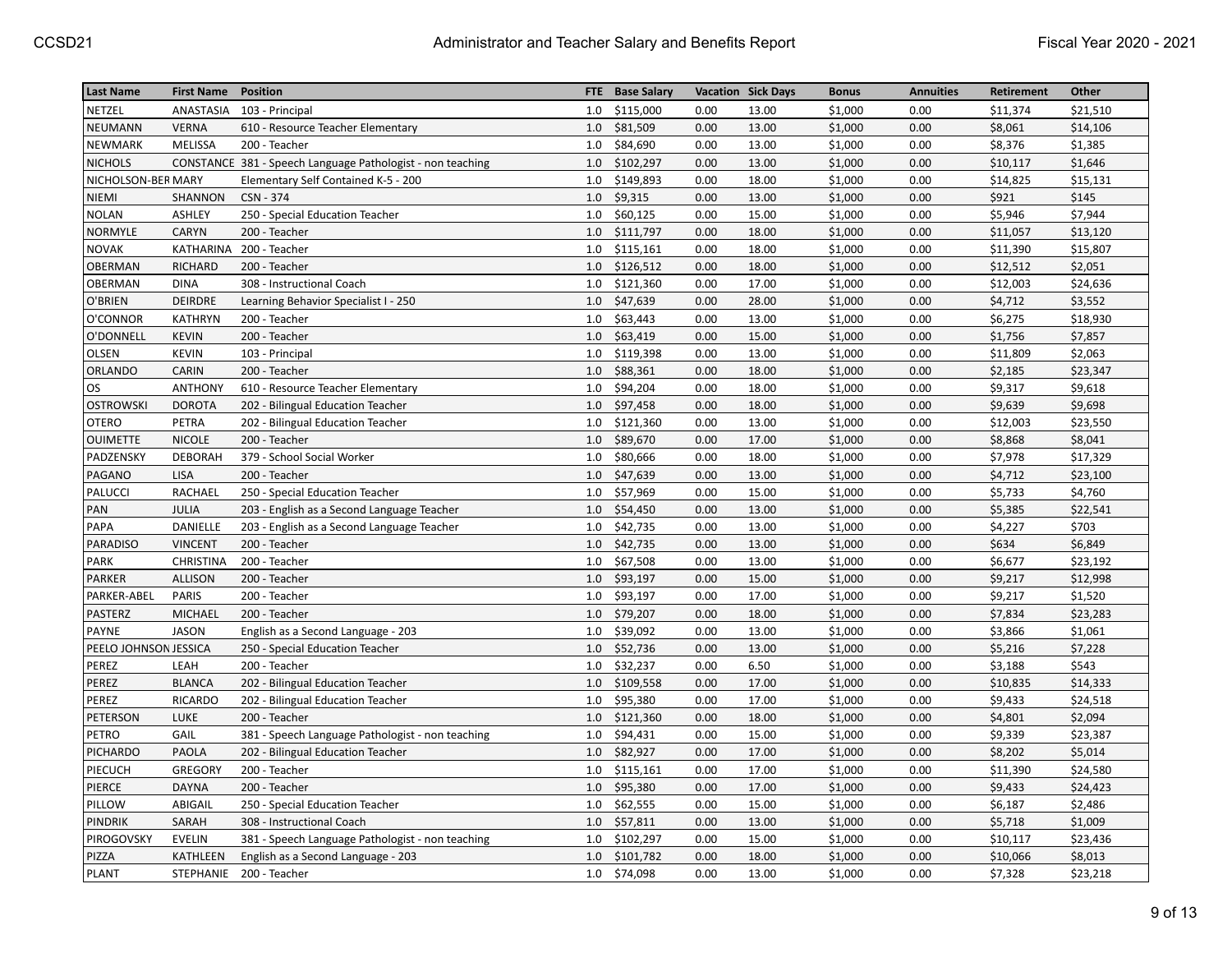| <b>Last Name</b>      | <b>First Name</b> | Position                                                       | <b>FTE</b> | <b>Base Salary</b> |      | <b>Vacation Sick Days</b> | <b>Bonus</b> | <b>Annuities</b> | Retirement | Other    |
|-----------------------|-------------------|----------------------------------------------------------------|------------|--------------------|------|---------------------------|--------------|------------------|------------|----------|
| <b>PLATT</b>          | <b>JONATHAN</b>   | 200 - Teacher                                                  | 1.0        | \$100,945          | 0.00 | 18.00                     | \$1,000      | 0.00             | \$9,984    | \$24,455 |
| PODKOVIK              | <b>REGINA</b>     | 202 - Bilingual Education Teacher                              | 1.0        | \$109,558          | 0.00 | 18.00                     | \$1,000      | 0.00             | \$10,835   | \$1,824  |
| POLKA                 | <b>MARTA</b>      | 377 - School Psychologist                                      | 0.5        | \$47,737           | 0.00 | 13.00                     | \$1,000      | 0.00             | \$4,721    | \$13,649 |
| POLYAKOV              | <b>MARA</b>       | 379 - School Social Worker                                     | 1.0        | \$71,237           | 0.00 | 13.00                     | \$1,000      | 0.00             | \$7,045    | \$23,243 |
| POPILEK               | <b>HEATHER</b>    | 200 - Teacher                                                  | 1.0        | \$86,344           | 0.00 | 18.00                     | \$1,000      | 0.00             | \$8,540    | \$1,404  |
| PORRAS                | LAURA             | 202 - Bilingual Education Teacher                              | 1.0        | \$106,805          | 0.00 | 18.00                     | \$1,000      | 0.00             | \$10,563   | \$14,420 |
| PORTER                | <b>LISA</b>       | 202 - Bilingual Education Teacher                              | 1.0        | \$121,360          | 0.00 | 18.00                     | \$1,000      | 0.00             | \$12,003   | \$1,976  |
| POSADAS               | DANIELLE          | Sped Resource - 610                                            | 1.0        | \$54,254           | 0.00 | 15.00                     | \$1,000      | 0.00             | \$5,366    | \$13,661 |
| POWELL                | PAMELA            | 381 - Speech Language Pathologist - non teaching               | 1.0        | \$126,707          | 0.00 | 13.00                     | \$1,000      | 0.00             | \$12,531   | \$9,126  |
| <b>POWERS</b>         | ELIZABETH         | 200 - Teacher                                                  | 1.0        | \$69,846           | 0.00 | 17.00                     | \$1,000      | 0.00             | \$6,908    | \$7,923  |
| <b>POYNOR</b>         | <b>LISA</b>       | 200 - Teacher                                                  | 1.0        | \$78,193           | 0.00 | 15.00                     | \$1,000      | 0.00             | \$7,733    | \$1,276  |
| PRICE                 | <b>MARNIE</b>     | 610 - Resource Teacher Elementary                              | 1.0        | \$58,524           | 0.00 | 13.00                     | \$1,000      | 0.00             | \$5,788    | \$958    |
| <b>PRIETO</b>         | <b>MAURY</b>      | 379 - School Social Worker                                     | 1.0        | \$63,681           | 0.00 | 13.00                     | \$1,000      | 0.00             | \$6,298    | \$15,708 |
| PRIKKEL               | <b>TIMOTHY</b>    | 103 - Principal                                                | 1.0        | \$112,000          | 0.00 | 13.00                     | \$1,000      | 0.00             | \$11,077   | \$23,908 |
| <b>PRUNTY</b>         | RANDEE            | 610 - Resource Teacher Elementary                              | 1.0        | \$48,475           | 0.00 | 13.00                     | \$1,000      | 0.00             | \$4,794    | \$7,177  |
| RADETSKI              | JULIE             | 200 - Teacher                                                  | 1.0        | \$107,513          | 0.00 | 13.00                     | \$1,000      | 0.00             | \$10,633   | \$23,462 |
| <b>RAFFANTI</b>       | KERI              | 309 - Library Information Specialist                           | 1.0        | \$107,513          | 0.00 | 18.00                     | \$1,000      | 0.00             | \$10,633   | \$8,119  |
| RAFFERTY              | <b>HEATHER</b>    | 203 - English as a Second Language Teacher                     | 1.0        | \$65,123           | 0.00 | 13.00                     | \$1,000      | 0.00             | \$6,441    | \$12,869 |
| RAUBE                 | <b>GISELE</b>     | 203 - English as a Second Language Teacher                     | 1.0        | \$62,597           | 0.00 | 17.00                     | \$1,000      | 0.00             | \$6,191    | \$7,963  |
| REA                   | SARITA            | 250 - Special Education Teacher                                | 1.0        | \$42,735           | 0.00 | 13.00                     | \$1,000      | 0.00             | \$4,227    | \$4,559  |
| REIN                  | <b>DEBORAH</b>    | 200 - Teacher                                                  | 1.0        | \$102,297          | 0.00 | 18.00                     | \$1,000      | 0.00             | \$3,339    | \$8,110  |
| RENKAR                | <b>HEATHER</b>    | 200 - Teacher                                                  | 1.0        | \$72,725           | 0.00 | 15.00                     | \$1,000      | 0.00             | \$791      | \$14,067 |
| <b>REYES</b>          | ELIZABETH         | 203 - English as a Second Language Teacher                     | 1.0        | \$75,007           | 0.00 | 13.00                     | \$1,000      | 0.00             | \$7,418    | \$1,324  |
| RIAL                  | YOLANDA           | 202 - Bilingual Education Teacher                              | 1.0        | \$95,380           | 0.00 | 15.00                     | \$1,000      | 0.00             | \$9,433    | \$1,589  |
| <b>RICCIOTTI</b>      | JAMIE             | 200 - Teacher                                                  | 1.0        | \$62,557           | 0.00 | 17.00                     | \$1,000      | 0.00             | \$6,187    | \$6,984  |
| <b>RICE</b>           | COLLEEN           | 250 - Special Education Teacher                                | 1.0        | \$42,735           | 0.00 | 13.00                     | \$1,000      | 0.00             | \$4,227    | \$697    |
| <b>RICHARDS</b>       | <b>ELZBIETA</b>   | 103 - Principal                                                | 1.0        | \$115,000          | 0.00 | 13.00                     | \$1,000      | 0.00             | \$11,374   | \$1,982  |
| RIGHEIMER             | JULIE             | 202 - Bilingual Education Teacher                              | 1.0        | \$94,288           | 0.00 | 17.00                     | \$1,000      | 0.00             | \$9,325    | \$15,614 |
| RIORDAN               | SUMMER            | 200 - Teacher                                                  | 1.0        | \$89,481           | 0.00 | 17.00                     | \$1,000      | 0.00             | \$8,850    | \$14,149 |
| <b>RIPES</b>          | <b>RONIT</b>      | 381 - Speech Language Pathologist - non teaching               | 0.5        | \$33,989           | 0.00 | 13.00                     | \$1,000      | 0.00             | \$3,362    | \$582    |
| RITER                 | <b>MAX</b>        | 308 - Instructional Coach                                      | 1.0        | \$109,740          | 0.00 | 13.00                     | \$1,000      | 0.00             | \$10,853   | \$24,576 |
| RIVERA                | <b>OSCAR</b>      | 105 - Dean of Students Teacher (No Administrative Endorsement) | 1.0        | \$87,495           | 0.00 | 15.00                     | \$1,000      | 0.00             | \$8,653    | \$23,449 |
| <b>RIVERS</b>         | <b>RYANN</b>      | 309 - Library Information Specialist                           | 1.0        | \$95,380           | 0.00 | 17.00                     | \$1,000      | 0.00             | \$9,433    | \$24,478 |
| <b>ROCHA</b>          | ALMA              | 379 - School Social Worker                                     | 1.0        | \$94,288           | 0.00 | 18.00                     | \$1,000      | 0.00             | \$9,325    | \$7,452  |
| <b>RODGERS</b>        | JULIE             | 200 - Teacher                                                  | 1.0        | \$107,513          | 0.00 | 17.00                     | \$1,000      | 0.00             | \$10,633   | \$8,123  |
| <b>RODRIGUEZ</b>      | MELANIE           | 250 - Special Education Teacher                                | 1.0        | \$68,842           | 0.00 | 13.00                     | \$1,000      | 0.00             | \$6,809    | \$907    |
| <b>RODRIGUEZ</b>      | JAMIE             | 200 - Teacher                                                  | 1.0        | \$92,538           | 0.00 | 13.00                     | \$1,000      | 0.00             | \$9,152    | \$14,218 |
| RODRIGUEZ-GRC MARCELA |                   | 308 - Instructional Coach                                      | 1.0        | \$91,401           | 0.00 | 18.00                     | \$1,000      | 0.00             | \$9,040    | \$14,393 |
| <b>ROJAS</b>          | <b>NICHOLAS</b>   | 200 - Teacher                                                  | 1.0        | \$72,618           | 0.00 | 15.00                     | \$1,000      | 0.00             | \$7,182    | \$7,046  |
| <b>ROJEWSKI</b>       | <b>JEFF</b>       | 200 - Teacher                                                  | 1.0        | \$107,513          | 0.00 | 17.00                     | \$1,000      | 0.00             | \$10,633   | \$24,504 |
| <b>ROLDAN</b>         | <b>TANYA</b>      | Dual Language - 202                                            | 1.0        | \$87,518           | 0.00 | 13.00                     | \$1,000      | 0.00             | \$8,656    | \$1,524  |
| <b>ROMANO</b>         | <b>JENNIFER</b>   | 200 - Teacher                                                  | 1.0        | \$90,298           | 0.00 | 17.00                     | \$1,000      | 0.00             | \$8,931    | \$4,795  |
| <b>ROMO</b>           | <b>MONICA</b>     | 379 - School Social Worker                                     | 1.0        | \$71,846           | 0.00 | 13.00                     | \$1,000      | 0.00             | \$7,106    | \$24,275 |
| <b>ROSS</b>           | <b>BARBARA</b>    | 381 - Speech Language Pathologist - non teaching               | 1.0        | \$126,707          | 0.00 | 18.00                     | \$1,000      | 0.00             | \$12,531   | \$24,639 |
| <b>ROTH</b>           |                   | SAMANTHA 104 - Assistant Principal                             |            | 1.0 \$92,925       | 0.00 | 13.00                     | \$1,000      | 0.00             | \$9,190    | \$21,677 |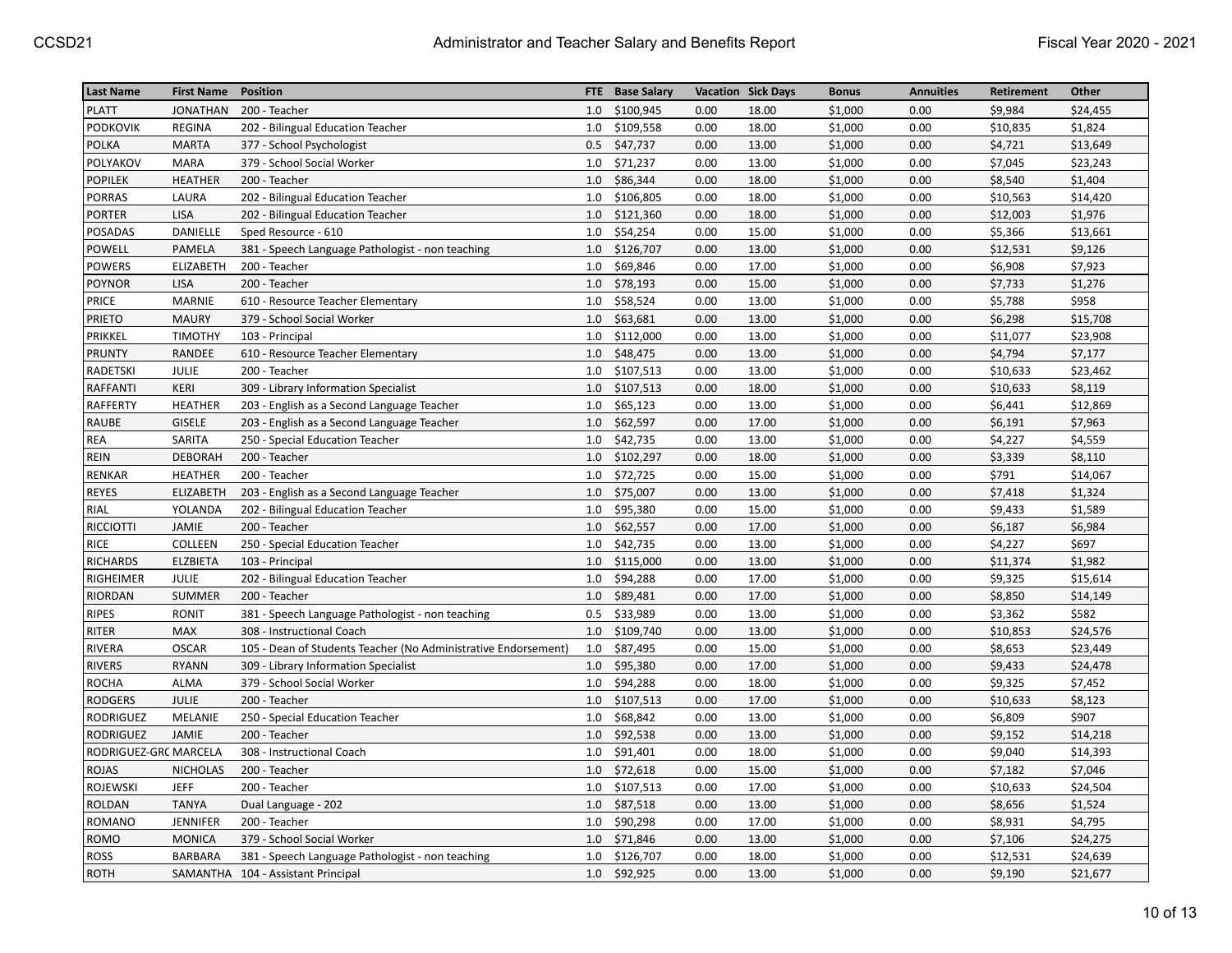| <b>Last Name</b>      | <b>First Name</b> | <b>Position</b>                                                | <b>FTE</b> | <b>Base Salary</b> |       | <b>Vacation Sick Days</b> | <b>Bonus</b> | <b>Annuities</b> | Retirement | Other    |
|-----------------------|-------------------|----------------------------------------------------------------|------------|--------------------|-------|---------------------------|--------------|------------------|------------|----------|
| <b>ROUSONELOS</b>     |                   | CATHERINA 200 - Teacher                                        | 1.0        | \$47,558           | 0.00  | 13.00                     | \$1,000      | 0.00             | \$4,704    | \$782    |
| <b>RUBIN</b>          | <b>NAOMI</b>      | 379 - School Social Worker                                     | 1.0        | \$69,379           | 0.00  | 15.00                     | \$1,000      | 0.00             | \$6,862    | \$7,864  |
| RUDITSKAYA            | <b>TATYANA</b>    | 202 - Bilingual Education Teacher                              | 1.0        | \$97,848           | 0.00  | 18.00                     | \$1,000      | 0.00             | \$9,677    | \$16,340 |
| <b>RYAN</b>           |                   | MARGARET 379 - School Social Worker                            | 1.0        | \$95,380           | 0.00  | 13.00                     | \$1,000      | 0.00             | \$9,433    | \$23,682 |
| <b>RYCON</b>          | KIM               | Sped Resource - 610                                            | 1.0        | \$50,292           | 0.00  | 13.00                     | \$1,000      | 0.00             | \$4,974    | \$7,416  |
| SAJDAK                | ELIZABETH         | 200 - Teacher                                                  | 1.0        | \$87,670           | 0.00  | 15.00                     | \$1,000      | 0.00             | \$8,671    | \$24,372 |
| SALAZAR               | <b>GABRIELA</b>   | 202 - Bilingual Education Teacher                              | 1.0        | \$59,918           | 0.00  | 13.00                     | \$1,000      | 0.00             | \$5,926    | \$7,247  |
| SALTER                | <b>REBECCA</b>    | 200 - Teacher                                                  | 1.0        | \$90,403           | 0.00  | 13.00                     | \$1,000      | 0.00             | \$8,941    | \$24,398 |
| SALZMANN              | <b>JENNIFER</b>   | 105 - Dean of Students Teacher (No Administrative Endorsement) | 1.0        | \$102,297          | 0.00  | 18.00                     | \$1,000      | 0.00             | \$10,117   | \$14,452 |
| <b>SCAFIDI</b>        | LAURA             | 202 - Bilingual Education Teacher                              | 1.0        | \$91,401           | 0.00  | 15.00                     | \$1,000      | 0.00             | \$9,040    | \$1,511  |
| <b>SCALETTA</b>       | MELISSA           | 308 - Instructional Coach                                      | 1.0        | \$59,646           | 0.00  | 13.00                     | \$1,000      | 0.00             | \$5,899    | \$1,015  |
| <b>SCHAFF</b>         | <b>JENNIFER</b>   | Sped Resource - 610                                            | 1.0        | \$65,596           | 0.00  | 18.00                     | \$1,000      | 0.00             | \$6,487    | \$24,141 |
| <b>SCHAFFER</b>       | <b>GINA</b>       | 200 - Teacher                                                  | 1.0        | \$53,591           | 0.00  | 15.00                     | \$1,000      | 0.00             | \$5,300    | \$887    |
| <b>SCHECHTER</b>      | <b>JEFFREY</b>    | 200 - Teacher                                                  | 1.0        | \$102,297          | 0.00  | 18.00                     | \$1,000      | 0.00             | \$10,117   | \$24,462 |
| <b>SCHERER</b>        | RACHAEL           | 200 - Teacher                                                  | 1.0        | \$54,558           | 0.00  | 13.00                     | \$1,000      | 0.00             | \$5,396    | \$23,124 |
| SCHIAVINATO-M ROBERTA |                   | 202 - Bilingual Education Teacher                              | 1.0        | \$124,423          | 0.00  | 13.00                     | \$1,000      | 0.00             | \$12,306   | \$2,037  |
| <b>SCHIEFFER</b>      |                   | CHRISTOPHEI 200 - Teacher                                      | 1.0        | \$95,380           | 0.00  | 15.00                     | \$1,000      | 0.00             | \$9,433    | \$8,077  |
| <b>SCHLATTER</b>      | <b>BARBARA</b>    | English as a Second Language - 203                             | 0.5        | \$44,730           | 0.00  | 15.00                     | \$1,000      | 0.00             | \$4,424    | \$14,232 |
| SCHLENDER             | ANGELA            | 200 - Teacher                                                  | 1.0        | \$102,297          | 0.00  | 18.00                     | \$1,000      | 0.00             | \$10,117   | \$1,664  |
| <b>SCHMIDT</b>        | LAUREN            | 379 - School Social Worker                                     | 1.0        | \$63,681           | 0.00  | 13.00                     | \$1,000      | 0.00             | \$6,298    | \$7,255  |
| <b>SCHMIDT</b>        | <b>DAMON</b>      | 200 - Teacher                                                  | 1.0        | \$62,849           | 0.00  | 13.00                     | \$1,000      | 0.00             | \$6,216    | \$7,491  |
| <b>SCHNEIDER</b>      | ANGELA            | 200 - Teacher                                                  | 1.0        | \$121,360          | 0.00  | 15.00                     | \$1,000      | 0.00             | \$12,003   | \$21,714 |
| SCHOLL                | <b>DANA</b>       | 200 - Teacher                                                  | 1.0        | \$84,302           | 0.00  | 13.00                     | \$1,000      | 0.00             | \$4,169    | \$24,364 |
| <b>SCHROEDER</b>      | <b>JENNIFER</b>   | 379 - School Social Worker                                     | 1.0        | \$65,207           | 0.00  | 13.00                     | \$1,000      | 0.00             | \$6,449    | \$7,277  |
| <b>SCHUETTE</b>       | <b>CLAIRE</b>     | Social Worker - 379                                            | 1.0        | \$66,233           | 0.00  | 13.00                     | \$1,000      | 0.00             | \$6,550    | \$8,013  |
| <b>SCHULTZ</b>        | WENDY             | Behavioral Specialist - 308                                    | 1.0        | \$63,681           | 0.00  | 13.00                     | \$1,000      | 0.00             | \$6,298    | \$7,752  |
| <b>SCHWARTZ</b>       | <b>MARNY</b>      | 200 - Teacher                                                  | 1.0        | \$115,161          | 0.00  | 15.00                     | \$1,000      | 0.00             | \$5,695    | \$14,321 |
| SCHWARTZ              | LYLEEN            | 200 - Teacher                                                  | 1.0        | \$94,288           | 0.00  | 15.00                     | \$1,000      | 0.00             | \$9,325    | \$23,433 |
| <b>SCOTT</b>          | JEANNE            | 200 - Teacher                                                  | 1.0        | \$107,513          | 0.00  | 13.00                     | \$1,000      | 0.00             | \$10,633   | \$23,463 |
| SEGAL                 | <b>NOREEN</b>     | 121 - Administrator in a Bilingual Education Program           | 1.0        | \$117,266          | 25.00 | 13.00                     | \$1,000      | 0.00             | \$11,598   | \$23,255 |
| SEMERIA               |                   | ANNMARIE 200 - Teacher                                         | 1.0        | \$126,137          | 0.00  | 18.00                     | \$1,000      | 0.00             | \$12,475   | \$24,614 |
| SENGULLU              |                   | TARKAN MICI 200 - Teacher                                      | 1.0        | \$54,451           | 0.00  | 13.00                     | \$1,000      | 0.00             | \$2,154    | \$891    |
| SEVERINO              | <b>CINDY</b>      | 200 - Teacher                                                  | 1.0        | \$111,598          | 0.00  | 18.00                     | \$1,000      | 0.00             | \$11,037   | \$23,597 |
| SHACKELFORD           | AMY               | 200 - Teacher                                                  | 1.0        | \$87,749           | 0.00  | 13.00                     | \$1,000      | 0.00             | \$8,678    | \$16,531 |
| SHANNON               |                   | AUGUSTINA 200 - Teacher                                        | 1.0        | \$97,848           | 0.00  | 18.00                     | \$1,000      | 0.00             | \$9,677    | \$8,099  |
| <b>SHAPIRO</b>        | ELIZABETH         | 309 - Library Information Specialist                           | 1.0        | \$87,670           | 0.00  | 13.00                     | \$1,000      | 0.00             | \$8,671    | \$23,336 |
| SHARE                 | ANDREW            | 200 - Teacher                                                  | 1.0        | \$89,459           | 0.00  | 18.00                     | \$1,000      | 0.00             | \$8,848    | \$8,002  |
| <b>SHARE</b>          | <b>JACLYN</b>     | 202 - Bilingual Education Teacher                              | 1.0        | \$74,827           | 0.00  | 15.00                     | \$1,000      | 0.00             | \$7,400    | \$13,922 |
| SHARIEF ANWER SUMMERA |                   | 203 - English as a Second Language Teacher                     | 1.0        | \$47,975           | 0.00  | 13.00                     | \$1,000      | 0.00             | \$4,745    | \$12,186 |
| SHEEHY                | JENNA             | 200 - Teacher                                                  | 1.0        | \$94,288           | 0.00  | 13.00                     | \$1,000      | 0.00             | \$9,325    | \$23,309 |
| SHIDLE                | <b>ERICA</b>      | 200 - Teacher                                                  | 1.0        | \$121,360          | 0.00  | 17.00                     | \$1,000      | 0.00             | \$12,003   | \$2,002  |
| SHLENSKY              | ALYSSA            | 103 - Principal                                                | 1.0        | \$112,000          | 0.00  | 13.00                     | \$1,000      | 0.00             | \$11,077   | \$8,092  |
| SHULTZ                | SUZANNE           | 610 - Resource Teacher Elementary                              | 1.0        | \$121,360          | 0.00  | 18.00                     | \$1,000      | 0.00             | \$12,003   | \$23,555 |
| <b>SIDERIS</b>        | ZOEY              | 381 - Speech Language Pathologist - non teaching               | 1.0        | \$51,076           | 0.00  | 13.00                     | \$1,000      | 0.00             | \$5,051    | \$836    |
| SIMON GUADALI ESTHER  |                   | 202 - Bilingual Education Teacher                              | 1.0        | \$42,735           | 0.00  | 13.00                     | \$1,000      | 0.00             | \$4,227    | \$6,872  |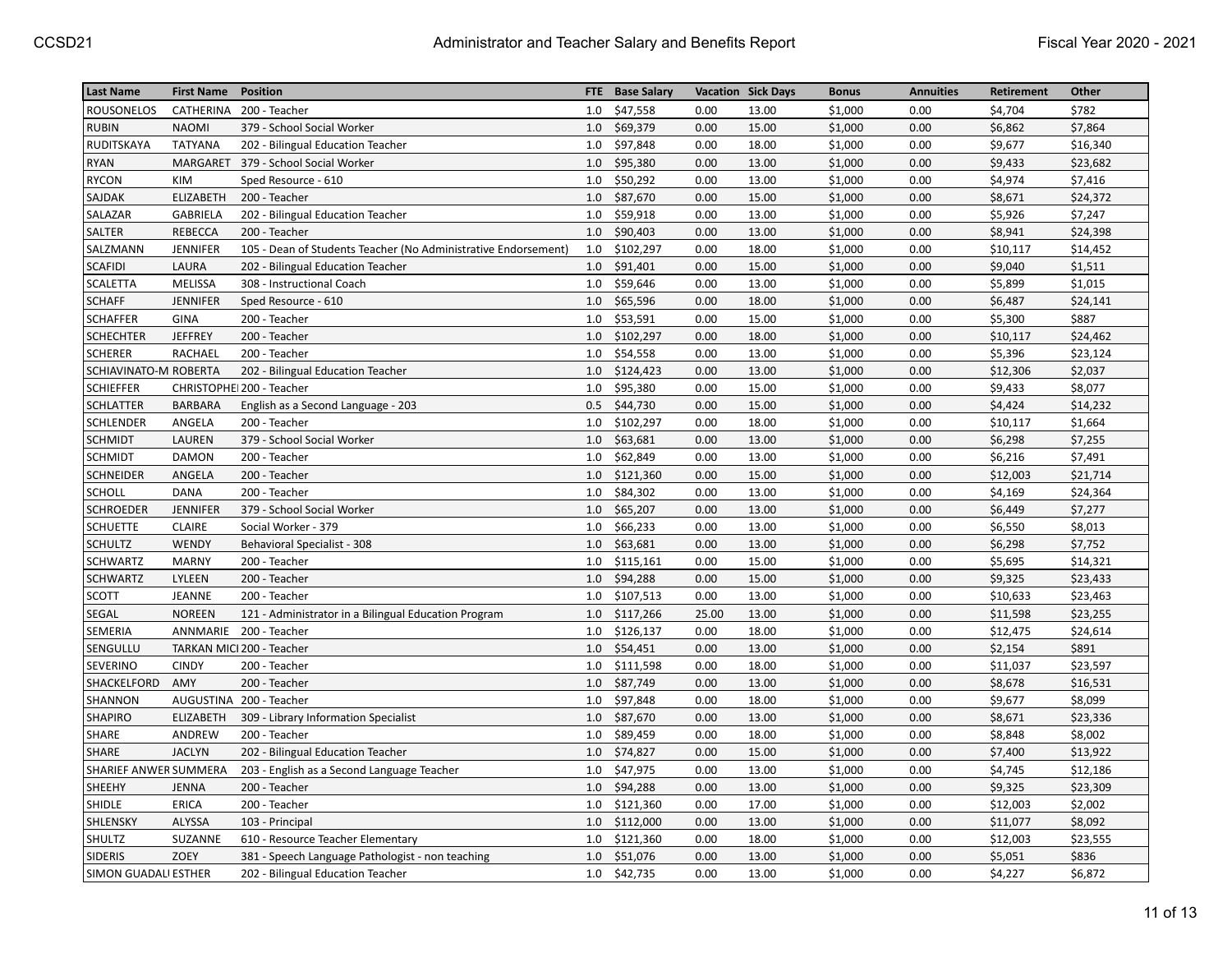| <b>Last Name</b>      | <b>First Name</b> | <b>Position</b>                                  | FTE | <b>Base Salary</b> |      | <b>Vacation Sick Days</b> | <b>Bonus</b> | <b>Annuities</b> | Retirement | Other    |
|-----------------------|-------------------|--------------------------------------------------|-----|--------------------|------|---------------------------|--------------|------------------|------------|----------|
| <b>SKOKNA</b>         | <b>GABRIELLE</b>  | 200 - Teacher                                    | 1.0 | \$42,735           | 0.00 | 13.00                     | \$1,000      | 0.00             | \$4,227    | \$695    |
| SLESNICK              | BARBARA           | 610 - Resource Teacher Elementary                | 1.0 | \$97,848           | 0.00 | 13.00                     | \$1,000      | 0.00             | \$9,677    | \$24,455 |
| SMITH                 | <b>KATE</b>       | 200 - Teacher                                    | 0.5 | \$41,400           | 0.00 | 13.00                     | \$1,000      | 0.00             | \$4,094    | \$736    |
| <b>SMITH</b>          | <b>BIANCA</b>     | 203 - English as a Second Language Teacher       | 1.0 | \$94,288           | 0.00 | 13.00                     | \$1,000      | 0.00             | \$9,325    | \$1,618  |
| <b>SMITH</b>          | <b>NICOLE</b>     | 202 - Bilingual Education Teacher                | 1.0 | \$67,361           | 0.00 | 17.00                     | \$1,000      | 0.00             | \$6,662    | \$7,905  |
| <b>SMITH</b>          | LINDSEY           | 200 - Teacher                                    | 1.0 | \$87,495           | 0.00 | 15.00                     | \$1,000      | 0.00             | \$8,653    | \$14,138 |
| SMITH                 | <b>BARI</b>       | 610 - Resource Teacher Elementary                | 1.0 | \$100,945          | 0.00 | 13.00                     | \$1,000      | 0.00             | \$9,984    | \$24,432 |
| SMITH-JEFFERSC SHAWNA |                   | 379 - School Social Worker                       | 1.0 | \$64,148           | 0.00 | 13.00                     | \$1,000      | 0.00             | \$6,344    | \$1,058  |
| SMOODY                | ANA               | Instructional Coach - 308                        | 1.0 | \$132,388          | 0.00 | 17.00                     | \$1,000      | 0.00             | \$13,093   | \$2,750  |
| SNARSKI               | <b>CYNTHIA</b>    | 200 - Teacher                                    | 1.0 | \$118,734          | 0.00 | 15.00                     | \$1,000      | 0.00             | \$11,743   | \$24,566 |
| SNELL                 | <b>KAREN</b>      | 200 - Teacher                                    | 1.0 | \$121,322          | 0.00 | 17.00                     | \$1,000      | 0.00             | \$11,999   | \$24,617 |
| SNELSON               | <b>TRACY</b>      | 200 - Teacher                                    | 1.0 | \$118,665          | 0.00 | 18.00                     | \$1,000      | 0.00             | \$11,736   | \$24,594 |
| SOLBERG               | <b>ASHLEY</b>     | 250 - Special Education Teacher                  | 1.0 | \$57,041           | 0.00 | 13.00                     | \$1,000      | 0.00             | \$5,641    | \$3,496  |
| SPARKOWSKI            | SANDRA            | 200 - Teacher                                    | 1.0 | \$46,241           | 0.00 | 13.00                     | \$1,000      | 0.00             | \$4,573    | \$764    |
| <b>SPIRO</b>          | <b>NORI</b>       | 379 - School Social Worker                       | 1.0 | \$97,848           | 0.00 | 18.00                     | \$1,000      | 0.00             | \$9,677    | \$23,469 |
| SPREHE                | ALYSON            | 200 - Teacher                                    | 1.0 | \$107,291          | 0.00 | 18.00                     | \$1,000      | 0.00             | \$10,611   | \$7,265  |
| <b>STAGGS</b>         | REBECCA           | 200 - Teacher                                    | 1.0 | \$44,687           | 0.00 | 13.00                     | \$1,000      | 0.00             | \$4,420    | \$7,140  |
| STANISZEWSKI          | KATHLEEN          | 200 - Teacher                                    | 1.0 | \$76,990           | 0.00 | 15.00                     | \$1,000      | 0.00             | \$7,614    | \$14,074 |
| <b>STASH</b>          | <b>JENNIFER</b>   | 200 - Teacher                                    | 1.0 | \$82,254           | 0.00 | 13.00                     | \$1,000      | 0.00             | \$8,135    | \$1,378  |
| <b>STEELE</b>         | ANDREW            | 200 - Teacher                                    | 1.0 | \$102,297          | 0.00 | 18.00                     | \$1,000      | 0.00             | \$5,059    | \$24,462 |
| <b>STEINIKE</b>       | JAIME             | 250 - Special Education Teacher                  | 1.0 | \$97,848           | 0.00 | 15.00                     | \$1,000      | 0.00             | \$9,677    | \$8,874  |
| <b>STEPHENS</b>       | <b>ALLISON</b>    | 379 - School Social Worker                       | 1.0 | \$69,379           | 0.00 | 13.00                     | \$1,000      | 0.00             | \$6,862    | \$14,040 |
| <b>STOLTMAN</b>       | KIMBERLY          | 200 - Teacher                                    | 1.0 | \$93,197           | 0.00 | 13.00                     | \$1,000      | 0.00             | \$9,217    | \$8,026  |
| STRUNA                | <b>ELIZABETH</b>  | 377 - School Psychologist                        | 1.0 | \$59,084           | 0.00 | 13.00                     | \$1,000      | 0.00             | \$5,843    | \$6,443  |
| SULKOWSKI             | LAUREN            | 202 - Bilingual Education Teacher                | 1.0 | \$44,124           | 0.00 | 13.00                     | \$1,000      | 0.00             | \$4,364    | \$6,879  |
| SWANSON               | MATTHEW           | 200 - Teacher                                    | 1.0 | \$45,558           | 0.00 | 13.00                     | \$1,000      | 0.00             | \$451      | \$6,874  |
| SWANSON               | <b>KARIN</b>      | 200 - Teacher                                    | 1.0 | \$107,513          | 0.00 | 17.00                     | \$1,000      | 0.00             | \$10,633   | \$14,334 |
| SWENSON               | LAURA             | 200 - Teacher                                    | 1.0 | \$83,462           | 0.00 | 17.00                     | \$1,000      | 0.00             | \$8,255    | \$23,301 |
| <b>SWINTEK</b>        | <b>MARJORIE</b>   | 202 - Bilingual Education Teacher                | 1.0 | \$65,839           | 0.00 | 13.00                     | \$1,000      | 0.00             | \$6,512    | \$8,504  |
| <b>TAAFFE</b>         | <b>KAREN</b>      | 200 - Teacher                                    | 1.0 | \$126,939          | 0.00 | 18.00                     | \$1,000      | 0.00             | \$12,554   | \$8,241  |
| <b>TAPIAS</b>         | <b>NELSON</b>     | 202 - Bilingual Education Teacher                | 1.0 | \$96,190           | 0.00 | 18.00                     | \$1,000      | 0.00             | \$9,513    | \$24,472 |
| <b>TELLEZ</b>         | <b>ROCIO</b>      | 202 - Bilingual Education Teacher                | 1.0 | \$71,079           | 0.00 | 13.00                     | \$1,000      | 0.00             | \$7,030    | \$13,403 |
| <b>TEPPS</b>          | <b>KAREN</b>      | 200 - Teacher                                    | 1.0 | \$59,918           | 0.00 | 13.00                     | \$1,000      | 0.00             | \$5,926    | \$4,775  |
| <b>TERPINAS</b>       | LAURIE            | 200 - Teacher                                    | 1.0 | \$118,734          | 0.00 | 18.00                     | \$1,000      | 0.00             | \$11,743   | \$24,609 |
| <b>TEVEBAUGH</b>      | <b>RACHEL</b>     | 200 - Teacher                                    | 1.0 | \$49,704           | 0.00 | 13.00                     | \$1,000      | 0.00             | \$4,916    | \$7,216  |
| <b>THEISEN</b>        | <b>BRENDA</b>     | 610 - Resource Teacher Elementary                | 1.0 | \$118,734          | 0.00 | 17.00                     | \$1,000      | 0.00             | \$11,743   | \$24,579 |
| THIESSEN              | <b>TIMOTHY</b>    | 200 - Teacher                                    | 1.0 | \$115,161          | 0.00 | 18.00                     | \$1,000      | 0.00             | \$11,390   | \$24,602 |
| <b>THOMAS</b>         | LISA              | 200 - Teacher                                    | 1.0 | \$106,380          | 0.00 | 15.00                     | \$1,000      | 0.00             | \$10,521   | \$24,498 |
| THORNBERRY            | <b>NANCY</b>      | 202 - Bilingual Education Teacher                | 1.0 | \$76,990           | 0.00 | 15.00                     | \$1,000      | 0.00             | \$7,614    | \$23,270 |
| THORSTENSON KELLY     |                   | 200 - Teacher                                    | 1.0 | \$88,475           | 0.00 | 15.00                     | \$1,000      | 0.00             | \$8,750    | \$23,343 |
| <b>TOOMEY</b>         | AMANDA            | 200 - Teacher                                    | 1.0 | \$81,494           | 0.00 | 13.00                     | \$1,000      | 0.00             | \$2,660    | \$24,333 |
| <b>TORRES</b>         | <b>KAREN</b>      | 381 - Speech Language Pathologist - non teaching | 1.0 | \$52,736           | 0.00 | 13.00                     | \$1,000      | 0.00             | \$5,216    | \$7,226  |
| <b>TRAIL</b>          | <b>COLLEEN</b>    | 200 - Teacher                                    | 1.0 | \$79,337           | 0.00 | 17.00                     | \$1,000      | 0.00             | \$7,846    | \$7,368  |
| <b>TUNIK</b>          | <b>GINA</b>       | 381 - Speech Language Pathologist - non teaching | 1.0 | \$57,937           | 0.00 | 13.00                     | \$1,000      | 0.00             | \$5,730    | \$6,944  |
| <b>TUNQUIST</b>       | <b>JAMIE</b>      | 200 - Teacher                                    | 1.0 | \$56,936           | 0.00 | 13.00                     | \$1,000      | 0.00             | \$5,631    | \$23,148 |